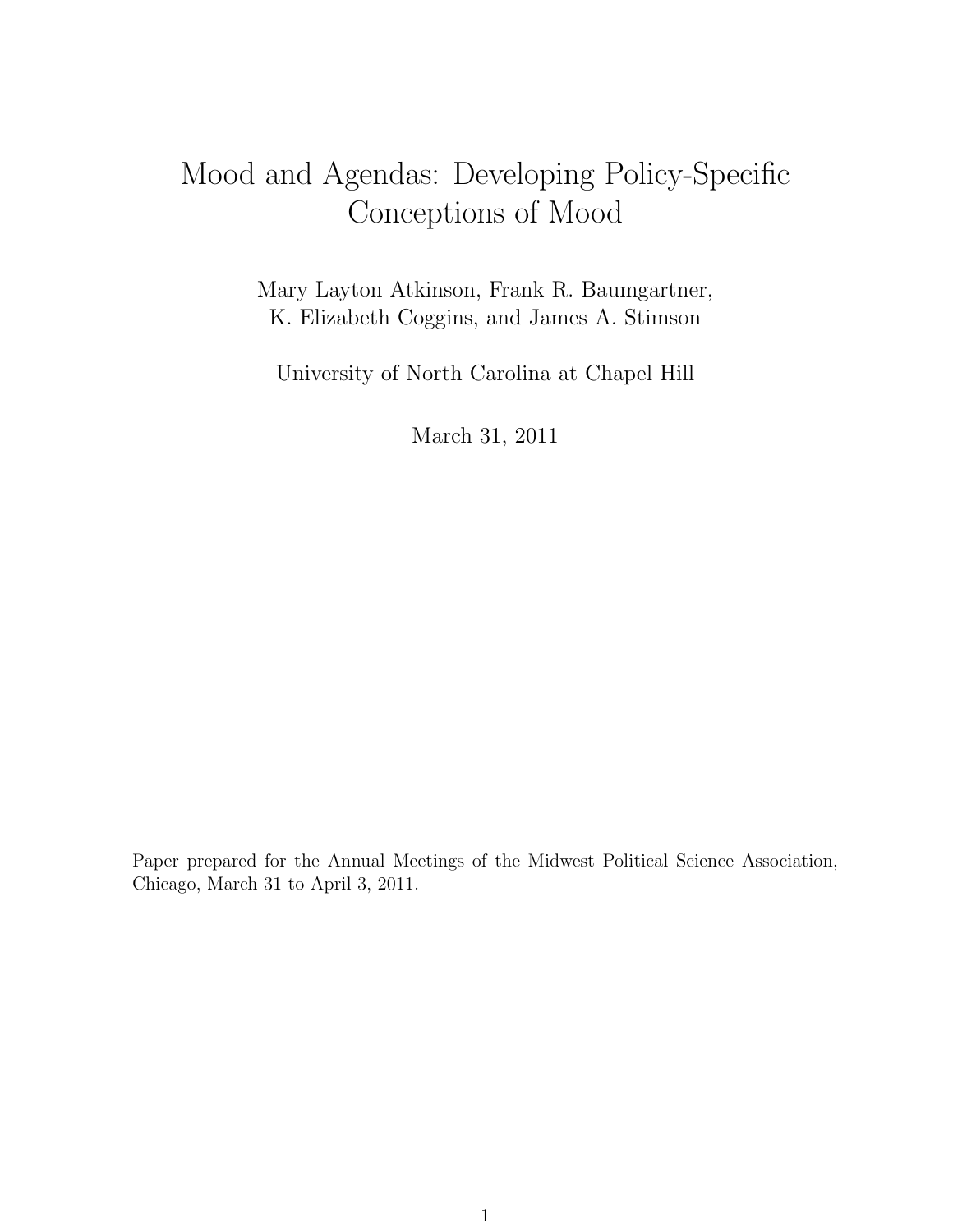## Contents

|                 | 1 Mood and (Policy Specific) Moods                              | 3                       |
|-----------------|-----------------------------------------------------------------|-------------------------|
| $\overline{2}$  | <b>Generating Policy-Specific Moods</b>                         | $\overline{\mathbf{4}}$ |
|                 | 2.1                                                             | $\overline{5}$          |
| 3               | <b>Policy-Specific Moods</b>                                    | $\mathbf{5}$            |
|                 | 3.1                                                             | $\overline{5}$          |
|                 | 3.1.1                                                           | $-6$                    |
|                 | 3.1.2                                                           | $\overline{7}$          |
|                 | 3.2                                                             | 8 <sup>8</sup>          |
|                 | 4 Developing Indicators of Government Activity                  | 9                       |
|                 | Comparing Levels of Activity and Mayhew's Important Laws<br>4.1 | 19                      |
| $5\overline{)}$ | Mood and Public Policy                                          | 24                      |
|                 | Policy-Specific Representation via Error Correction<br>5.1      | 27                      |
| 6               | <b>Concluding Thoughts</b>                                      | 29                      |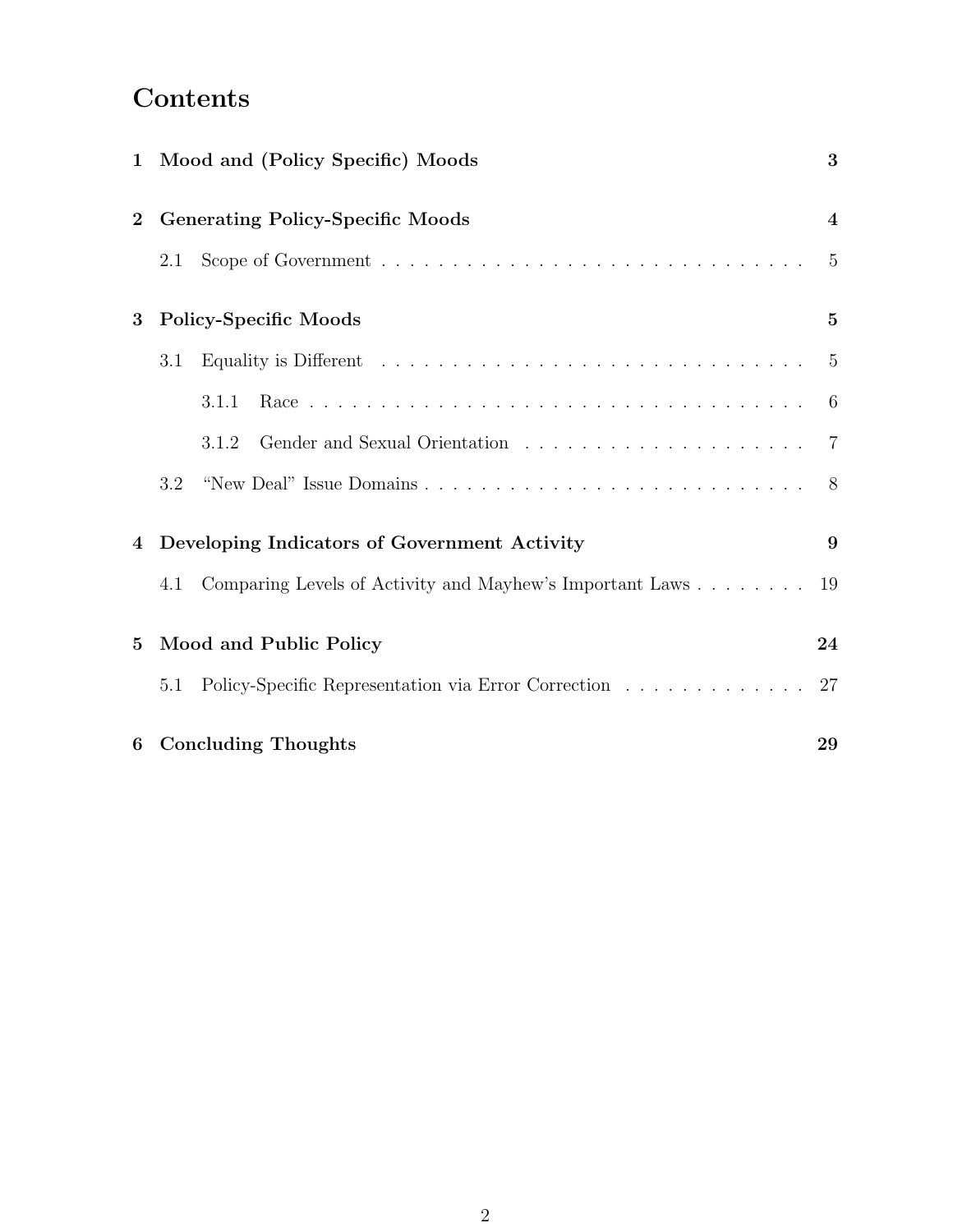## 1 Mood and (Policy Specific) Moods

Public policy mood, in its original concept (in Stimson (1991)), was a set of global attitudes toward government. That was true both because theory dictated it and because at the origin of this research plan—in 1987—more specific measures would have stretched available data to the limit. Some 24 years later theory has not changed. But data availability has increased remarkably.

Our database of individual survey national survey results now numbers almost 8,000 individual administrations of some 400 different question series. Where once it was difficult to find enough data to estimate a single national mood, now we can do the same in numerous highly specific policy domains. That is our goal in the larger project of which this paper is part. We aim to produce policy-specific mood estimates in 50–100 subtopics and we will use the standardized policy coding scheme of the Agendas Project Baumgartner and Jones (1993); Jones and Baumgartner (2005) to organize those topics.<sup>1</sup>

The main left-right dimension of public policy mood, we have long known, captures much—but not all—of the full scope of policy debate in American politics. The issue is usually treated as one of two dimensions which capture all but a few issues and then some stray residual issues which are different. That remains the case, as we will show below. But the luxury of having policy specific estimates is that we can treat those issues which do not fit well with the two dimensional account in detail, rather than treating them as just strange items which do not work.

Our starting point is the familiar, Mood itself. We display the standard estimates of Mood in Figure 1. It is in its essence cyclical, a thermostatic product of changed party control and alternating directions of public policy that result from party control. That, as we shall soon see, is not the only track public opinion might take. But it does characterize the broad movements of opinion change in the United States and elsewhere.

In consequence, all components of this mood must themselves be cyclical. Any policy preference series that is going to be correlated with Mood must not only be cyclical, but have the same cycles. That implies a common causal pattern for all, alternating preferences driven by alternating episodes of policy-making driven by alternating party control of government.

Partly, this is a statistical requirement. On average, the component parts of the Mood must correspond to its movements over time, since the Mood is an aggregation of the individual question items that make it up. But, as we will see in the next section, several important and politically relevant issues constitute exceptions to this general trend.

Opinion movement in the norm is cyclical. And those cycles coincide because they are responses to a common cause, government policy. But normal though it is, cyclical opinion movement is not the only possible dynamic. We shall learn something important by observing sets of issue preferences which do not cycle. The most striking cases involve belief in equality of various kinds. First, we discuss what goes on behind the scenes to

<sup>1</sup>All these data will become available for public use through the Policy Agendas website http:// policyagendas.org before the close of the project.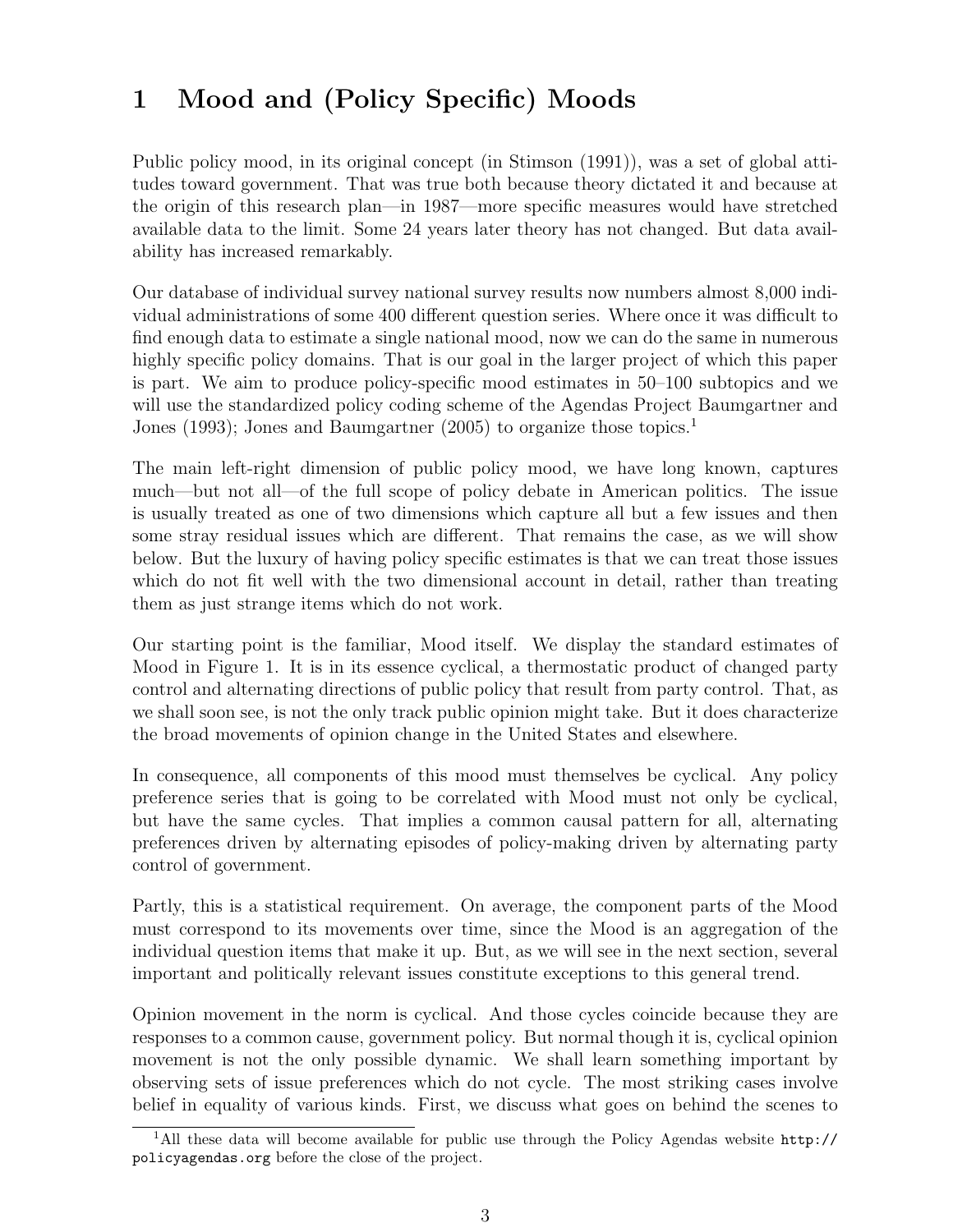

Figure 1: Public Policy Mood: 1952 to 2010

produce policy-specific moods.

## 2 Generating Policy-Specific Moods

For those familiar with the concept and estimation of the original global Mood Stimson (1991), the extension to policy-specific moods will be mostly straightforward. Global Mood is an annual and aggregate measure of the public's preferences for more or less government—across multiple policy domains. Our task is to break down global Mood into its component parts (where the data allow) and generate policy specific moods. Before estimating, however, we had a time-consuming task to complete. We began by assigning policy codes to the approximately 400 (and growing) survey question series that make up the Mood database. Each question was given a code that matches a Policy Code from the Agendas Project coding scheme. Importantly, when questions covered multiple topics, we assigned multiple codes. This was the case for about 25 percent of our database.

Understanding the policy specific mood series we have generated requires some familiarity of the Policy Agendas Codebook as well. There are 19 major topic areas, ranging from Health (Major Topic 300) to Community Development and Housing Issues (Major Topic 1400), each of which is then broken down into subtopics, often on the order of 15 subtopics. Major topic 100 (Macroeconomics), for example, covers a broad range of issues (e.g., Inflation, Subtopic 101; Unemployment Rate, Subtopic 103) that have been the subject of public debate—and the topic of much survey research—in the United States for quite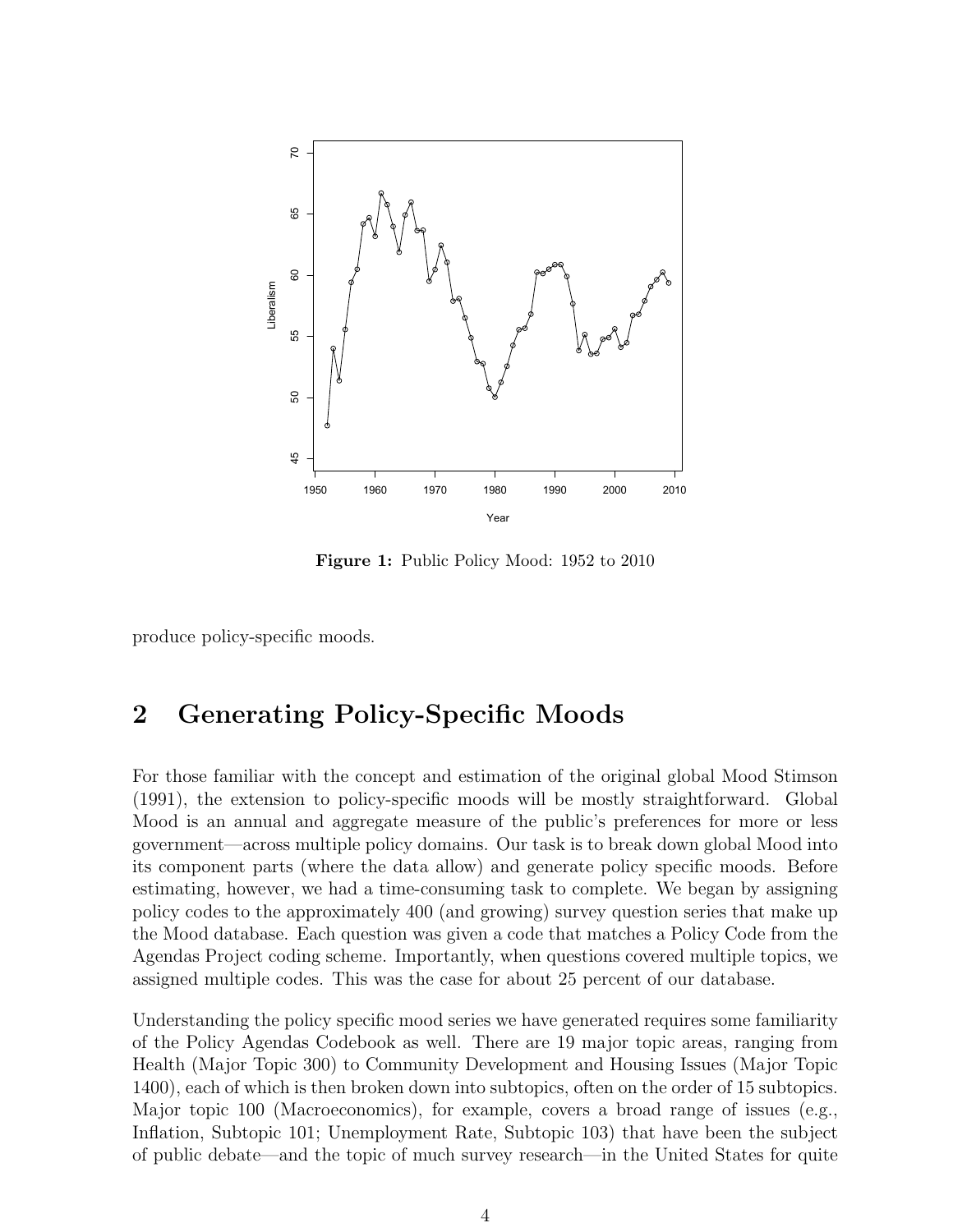some time. As such, the data series for both the Major Topic and many of the Subtopics are rich for Macroeconomics. In other words, we are able to estimate multiple policy specific mood series within Major Topic 100. On the other hand, some topics have not enjoyed as much public attention, and as such, the public opinion data are sparse. Major Topic 800 (Energy), for example, falls into this category. Our estimates for Energy Policy Mood will, as a result, be less reliable, if even possible.

Because of the disparity in data availability and the potential effect on the caliber of our estimates, we have also created simple quality scores for our policy moods: High and Low, based on our judgments from two indicators. For each series we estimate, we include information on the number of series and the number of administrations. Thus, we know how much data was used to generate each mood estimate. While the old adage of "more is better," holds in some cases, it should not be applied as a general rule when it comes to policy specific moods. For example, an environmental studies scholar interested in public support for mass transportation need not be discouraged by the availability of only one survey question coded squarely in his or her Policy Code, 1001. The reason is two-fold. First, the available question reads "Are we spending too much, too little, or about the right amount on mass transportation?", a direct measure of the concept in which the scholar is interested. Secondly, the series has been asked across many years, making the estimate even more reliable.

The intuition behind the second reason is inherent in the estimation process. After assigning policy codes to each question series, we were able to move to phase two, estimation. To do so, we used Stimson's (1991) dyad ratios algorithm, which accomplishes a task similar to principal components analysis. The algorithm assesses the variation over time within series by rendering them as ratios of the same stimulus question repeated over time. When more than one question series is used for a policy specific mood, it assesses covariation between series by observing the covariation of those ratios.

#### 2.1 Scope of Government

In addition to the policy specific mood series, we created two dichotomous variables that tap into two dimensions of the scope of government: one related to spending and one general scope, whether the respondent wants government to "do more" or "do less" in that particular area. For scholars interested in only government spending, for example, we can now provide the public's preference over time. We can also do so by issue area.

## 3 Policy-Specific Moods

#### 3.1 Equality is Different

First for African Americans, then for women, and then for gays and lesbians, American beliefs have evolved from a traditional status quo to a new belief in equality. The status quo, in all cases, was a traditional society which held that discrimination was the natural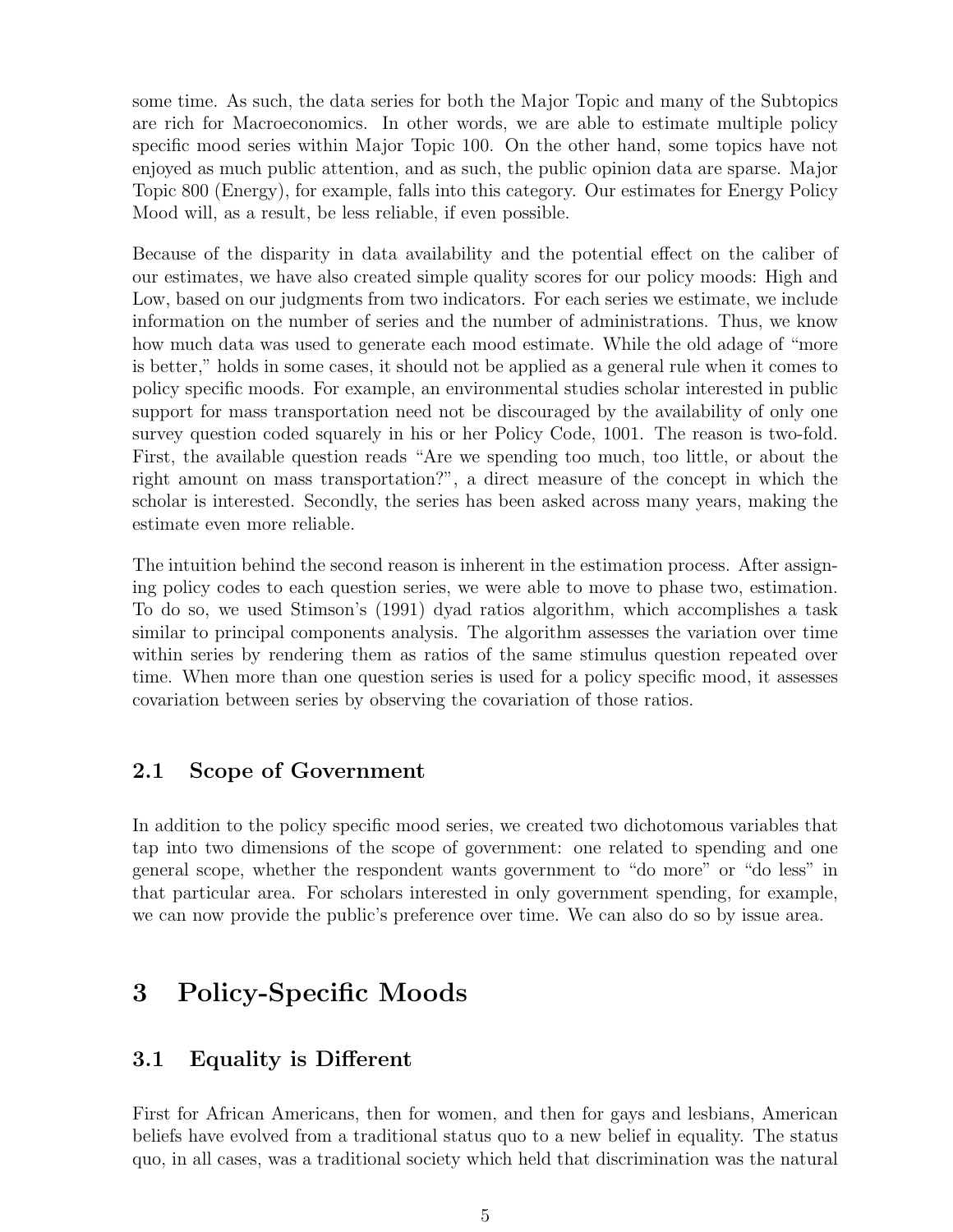order of things. Not to be too timid about the matter, most Americans believed that blacks and women were biologically inferior, and gays morally inferior, all of which justified a society in which discrimination was both expected and normal and assertions of equality were considered radical and deviant.

In a sense it is much easier to understand why traditional beliefs persist than why they change. What we see in all these cases is that tradition is disrupted by the new assertion of equality. And then that new belief in equality—and opposition to discrimination—grows slowly and steadily over a long period of time. And then, not in months or years, but in decades, that belief in equality becomes a majority view and (and now extrapolating from actual data) probably is on its way to consensus and then uniformity.

What could explain such a process, and probably the only thing that could explain such a process, is generational change. The process we see is driven by socialization in the first instance. When young people come of age, the need to fit into society leads them to accept the beliefs of a society as they are at the moment they come of age. They are not fundamentally more open or tolerant than their elders, it is just that they experience a different context. Thus if there is growing belief in equality, it will seem natural to the young to accept it, just as it is natural for those who came of age in a previous context not to do so. That means that once such beliefs begin to evolve, they are swept along by the tidal force of demography. The young become the middle-aged and create a still more tolerant context for the next generation. And equally, the older generations who do not accept the changed views leave the electorate. All of these are steady linear processes.

#### 3.1.1 Race

We can see over a half century of such a process in American views on race in Figure  $2.2$ Starting in the 1940s when about four in ten Americans believed in equality as a goal and supported policies to end or reduce discrimination as a means, those beliefs gradually grow over sixty years to where majority and minority are reversed. What is impressive in the figure is not how far we have come (from about  $41\%$  to about  $63\%$  supporting equality), but how utterly steady the process is. The growth is like movement of a glacier, very slow but very very steady.

We can also see the thermostat at work in racial attitudes. In mood and all its correlates, for example, the year 1980 is a conservative high water mark. We see that too in racial attitudes. But here the movement is only relative to the steadily liberalizing trend. But because the trend is modest in speed, racial attitudes are highly correlated with other left-right attitudes, even though the one trends and the others do not.

<sup>2</sup>All policy-specific moods in this paper are preliminary estimates. As part of our ongoing NSF project we have promised to improve the existing mood database, a task we have barely started at this writing. Thus all final estimates will reflect the changed data input. The series in this paper might be used a placeholders, awaiting the final estimates, but should not be included in published work.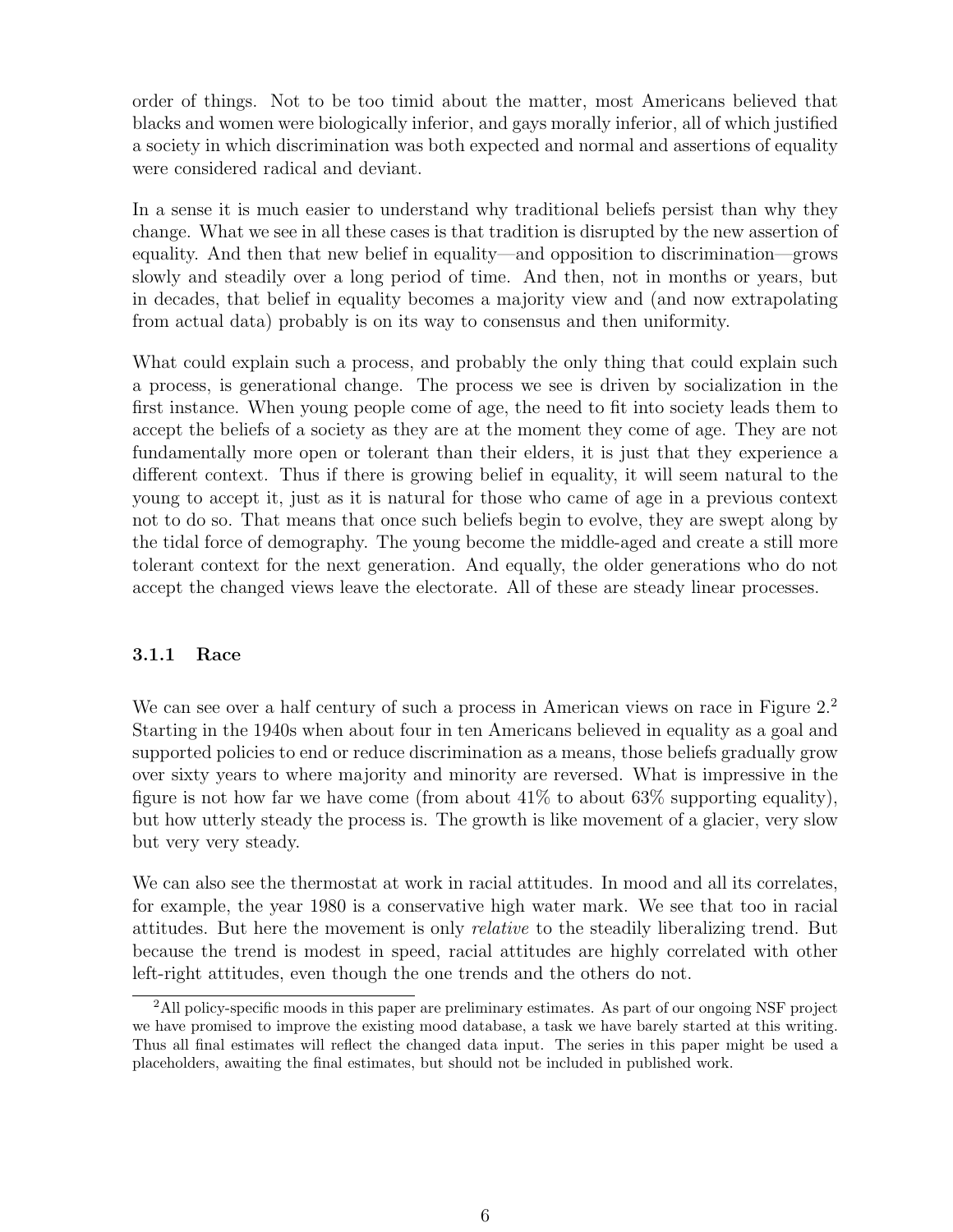

Figure 2: Ethnic Minority and Racial Group Discrimination

#### 3.1.2 Gender and Sexual Orientation

Since straight lines all look alike, the graph for women and gay rights issues could almost be the same we have already seen for race. (See Figure 3.) The issues are newer, as are the survey measures. But the pattern is the same—for women's rights and gay and lesbian rights or for both of them and race. For the issue of the role of women in American society we see a pro-equality majority in our first measures in the early 1970s (a half decade after the outset of the women's movement). That position grows steadily and predictably to a point near 90% approval of equality measures by 2008. If the questions continue to be asked, it looks like the ultimate limit is unanimity.

The role of gays and lesbians has been accompanied by a good deal more controversy. Although support for gay and lesbian rights is a majority position when we first have measures of it in the late 1970s, it clearly was not in an earlier era. And too in this area it clearly depends a lot on which rights are in question. There is widespread support for equal treatment of gays and lesbians on the job. Extending the right to marry, in contrast, has been a flashpoint issue. But even here the trend is clear. Homosexual marriage, that is, becomes less controversial and more mainstream with each passing year.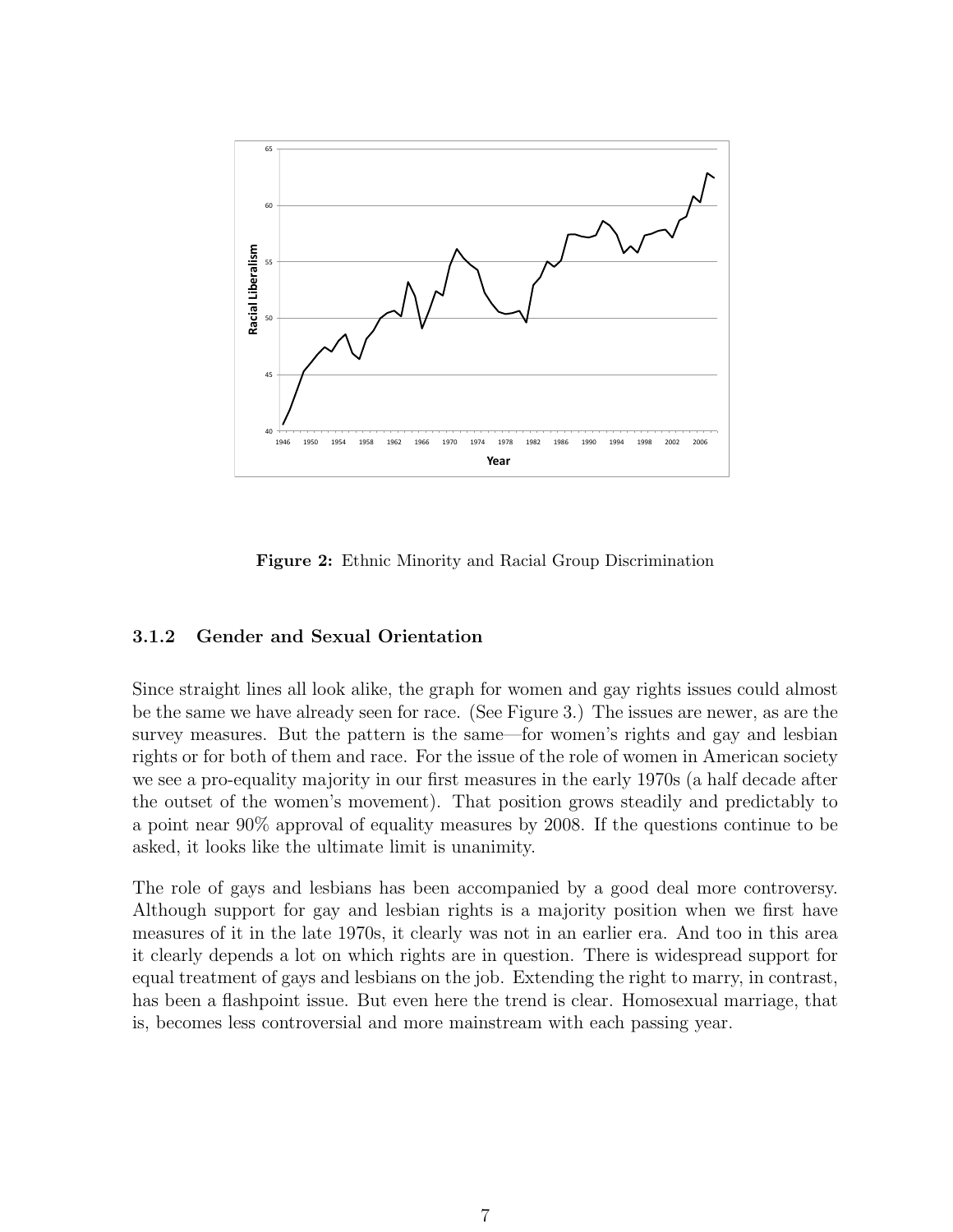

Figure 3: Gender and Sexual Orientation Discrimination

#### 3.2 "New Deal" Issue Domains

Mood, the global concept, has always been understood to tap the main dimension of left-right politics in America. This is conventionally understood to be the issue bundle associated with the politics of the "New Deal" and it's later extensions into areas such as education and environment.

Here we examine policy-specific estimates of opinion of four of the main aspects of the New Deal issue set, healthcare, education, environment, and welfare. If in fact the global mood estimate captures the policy content of these four areas then we should expect high correlations between between the global measure and the policy specific measures. These correlations are displayed in Table 1 below.

Table 1: Correlations of Policy-specific Estimates of New Deal Issues with Public Policy Mood (First Dimension)

| Variable    | Correlation |
|-------------|-------------|
| Health      | .844        |
| Education   | .517        |
| Environment | .664        |
| Welfare     | .689        |

The expectations are easily met, with correlations varying between .84 (healthcare) at the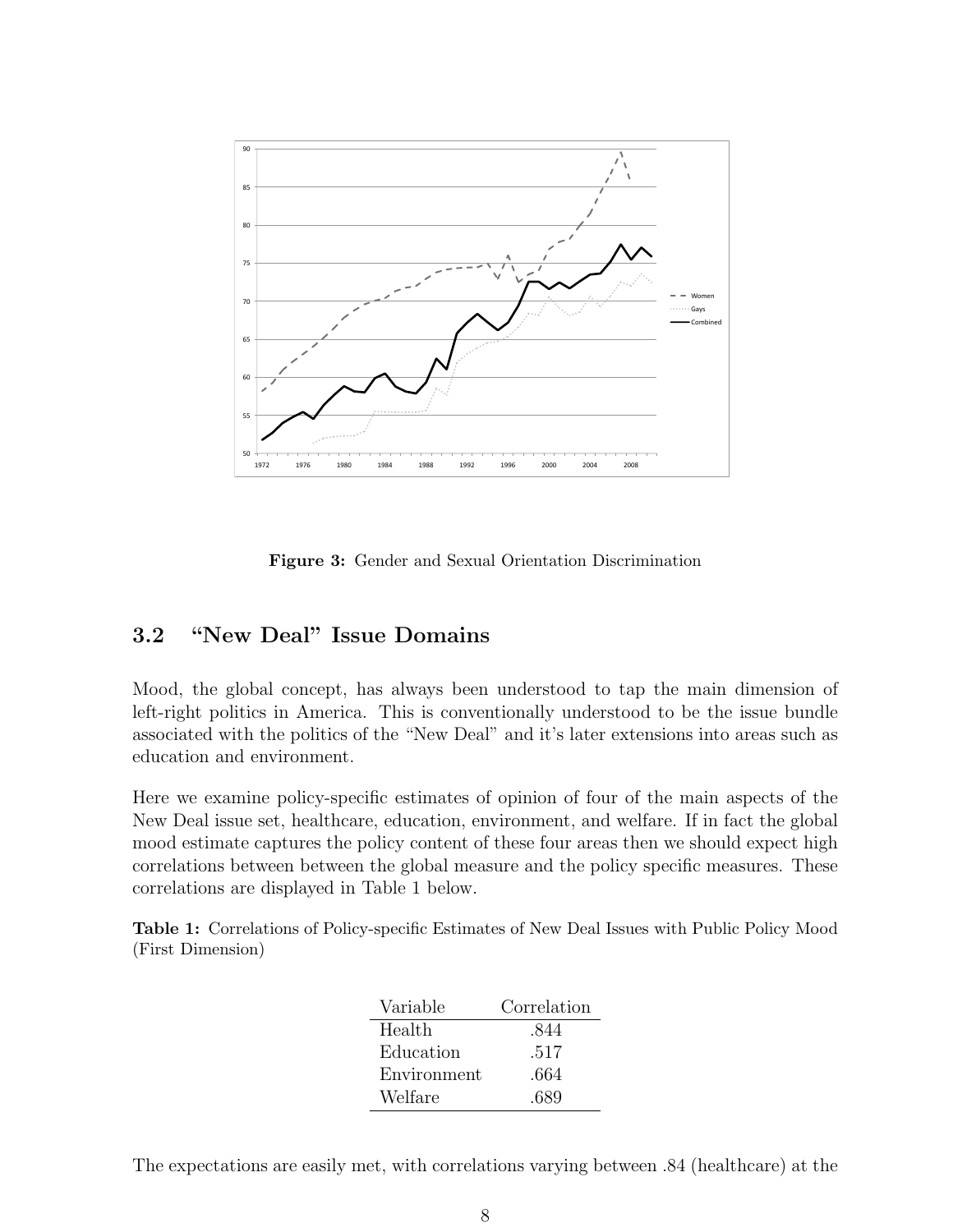high end and .52 (education) at the low end. Although these correlations leave a little room for systematic variation specific to the policy domain, most of what they measure is shared. We graph the four series, plus global Mood, in Figure 4. The parallelism the eye can easily see is of course the correlation of Table 1. What the correlational evidence does not convey is that the popularity of these programs varies widely. Environment and healthcare are nearly universally valued ends, generating overwhelming support for government action. Education follows pretty closely behind. And then welfare is unloved by the American public, as would be expected.



Figure 4: Policy-Specific New Deal Issue Tracks

## 4 Developing Indicators of Government Activity

Political scientists face a difficult problem in assessing the number and ideological tenor of the outputs of government. In this section we compare several available indicators of government activity from the policy agendas project and show the difficulties of developing a single indicator of how active the government is.

Table 2 shows a factor analytic approach to the creation of a single indicator based on ten individual series including congressional hearings, roll call votes, presidential and supreme court activities, as indicated. Table 3 shows the same data for the creation of a separate indicator of congressional activities alone.

In the columns of the tables we show the factor loadings and the overall number of observations in each series, first for an overall indicator of activity of the government and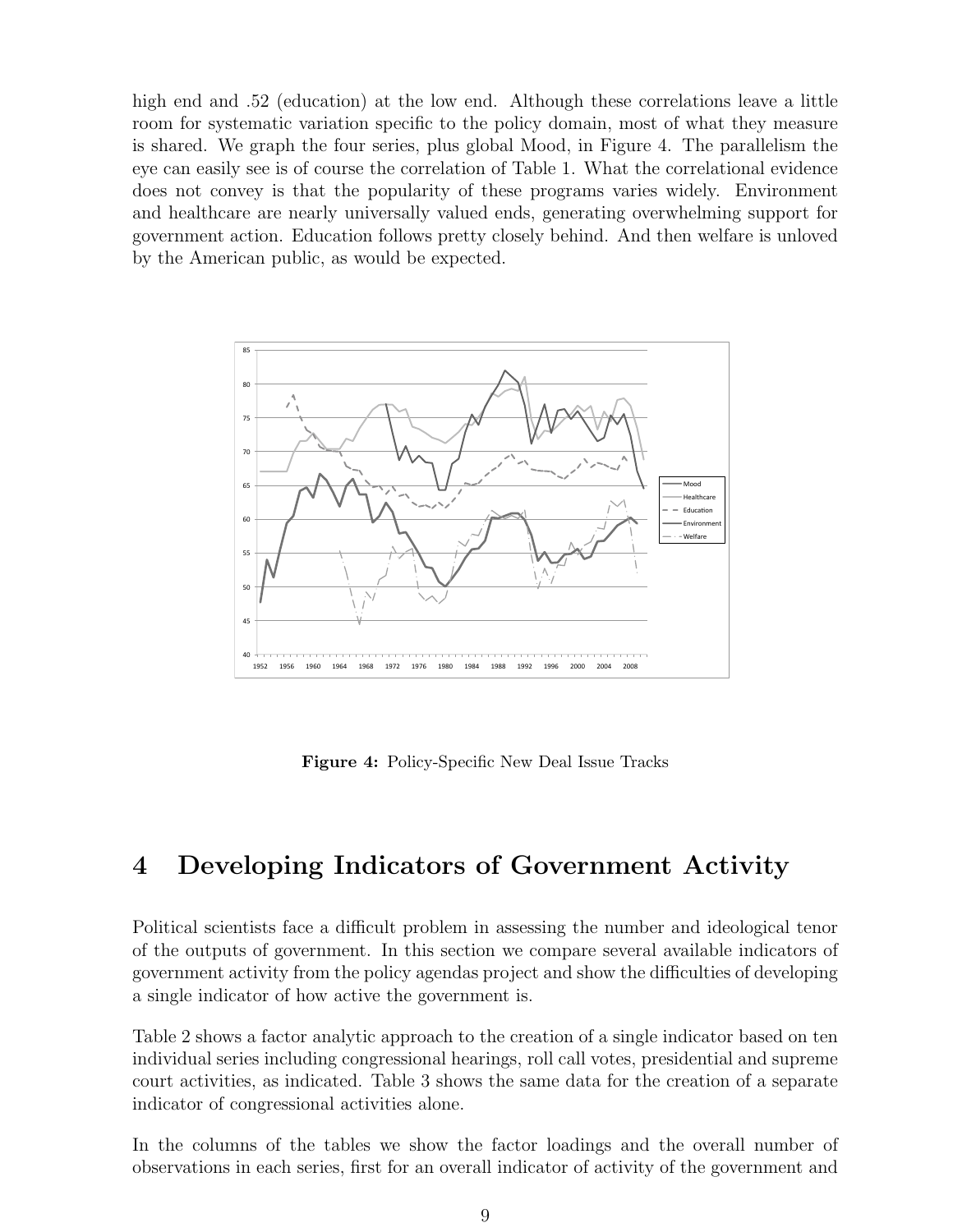next for each of three individual series which we have chosen for illustrative purposes. Several remarkable patterns emerge from this exercise.

|                         | Overall |           | Civil Rights |     | Environment |      | <b>Social Security</b> |     |
|-------------------------|---------|-----------|--------------|-----|-------------|------|------------------------|-----|
| Type of Activity        | Factor  |           | Factor       |     | Factor      |      | Factor                 |     |
|                         | Loading | Ν         | Loading      | Ν   | Loading     | Ν    | Loading                | Ν   |
| Hearings                | .69     | 80647     | .63          | 739 | .74         | 3594 | .17                    | 796 |
| Referrals               | $-.44$  | 29357     | .61          | 280 | .72         | 1375 |                        | 0   |
| House Roll Calls        | .95     | 20677     | .52          | 295 | .73         | 631  | .26                    | 148 |
| Senate Roll Calls       | .74     | 18256     | .42          | 644 | .83         | 390  | .49                    | 223 |
| Public Laws             | $-.62$  | 16678     | .68          | 49  | .53         | 543  | .08                    | 79  |
| CQ Lines                | .08     | 12935     | .59          | 178 | .70         | 682  | .13                    | 82  |
| <b>Executive Orders</b> | $-.32$  | 3009      | .12          | 46  | .47         | 64   | .03                    | 6   |
| SOTU                    | .01     | 13836     | $-.25$       | 319 | .11         | 293  | .001                   | 228 |
| Supreme Court           | $-.04$  | 8064      | .65          | 488 | .53         | 111  | .09                    | 26  |
| Net Liberal Laws        | $\cdot$ | $\bullet$ | .31          | 15  | .43         | 15   | .02                    | 9   |
| Eigenvalue              | 2.61    |           | 2.62         |     | 3.73        |      | 1.81                   |     |

Table 2: Government Activity Factor Loadings

Note: Entries are unrotated factor loadings on the first dimension. The N's shown are the total number of observations in the underlying dataset. The underlying data consists of annual counts of various governmental activites, both overall and by topic area. Each activity series begins on or about 1946 and ends between 2003 and 2007.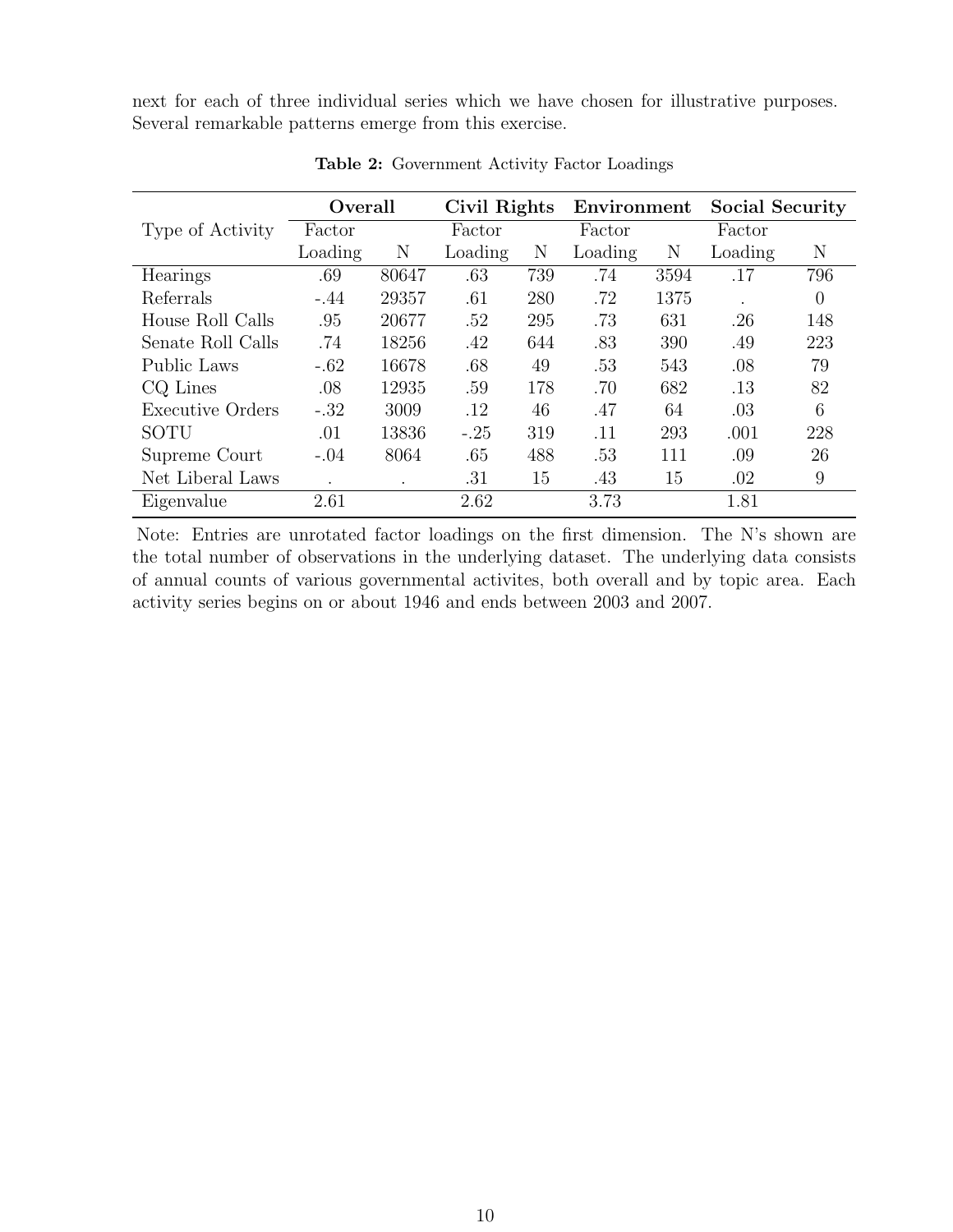|                   | Overall |       | Civil Rights |     | Environment |      | <b>Social Security</b> |     |
|-------------------|---------|-------|--------------|-----|-------------|------|------------------------|-----|
| Type of Activity  | Factor  |       | Factor       |     | Factor      |      | Factor                 |     |
|                   | Loading | N     | Loading      | Ν   | Loading     | Ν    | Loading                | Ν   |
| Hearings          | .66     | 80647 | .40          | 739 | .55         | 3594 | .39                    | 796 |
| CQ Lines          | $\cdot$ | 12935 | .53          | 178 | .65         | 682  | .47                    | 82  |
| House Roll Calls  | .88     | 20777 | .58          | 295 | .80         | 631  | .69                    | 148 |
| Senate Roll Calls | .79     | 18256 | .38          | 644 | .85         | 390  | .74                    | 223 |
| Eigenvalue        | 1.83    |       | .92          |     | 2.09        |      | 1.40                   |     |

Table 3: Congressional Activity Factor Loadings

Note: See the previous table for a description of the data.

First, looking at the overall levels of activity, it is clear that there is no single factor, or rather that certain series are quite independent of others. The Supreme Court follows a calendar that has little to do with the rest of government. Presidential executive orders similarly are unrelated, or slightly negatively related, to the other series. Discussing what "the government in Washington" is doing is made slightly more difficult because of the separation of powers: The different branches might well be doing different things, or in any case having different levels of activity over time.

Second, a general factor does emerge from the data even for overall levels of activity, though it is heavily focused on congressional activities. (We develop a separate index based solely on congressional activity; see Table 3.)

Third, looking at the individual series, it is clear that no single pattern need obtain when we look at individual policy domains. To be sure, on average it will have to occur that the general trends in each domain one might investigate will add up to the total, but any single series might have idiosyncratic trends. Some issues are mostly budgetary (e.g. social security), while others have little budgetary impact (e.g., abortion, gun control, civil rights). Other issues have been more prominent on the presidential agenda or were handled through executive orders while some are courts-based or legislative in focus. Finally, the issue-specific cases make clear that any given indicator for any given issue may be extremely sparse. For example, there are only 79 laws relating to social security over the entire post-war period, and we counted not a single bill referral hearing on that topic.

Fourth, it does appear that we can more easily create an index of congressional activity; Table 3 shows uniformly more consistent results when we focus only on this. This suggests that we may do a better job of assessing attention to those issues that have a congressional focus. It also is worth noting that our measure of global activity is heavily influenced by the congressional series, as we will see below.

To say the least, these illustrations suggest that user must be careful in the selection of appropriate indicators of government activity. Data sparseness is a particularly important problem. And in comparing issue to issue it is clear that a one-size-fits-all approach to the indicators of government activity might well not be appropriate.

Figure 5 shows the various series laid out in Table 1 along with the resulting factor, and Figure 6 shows the same for the congressional activities factor.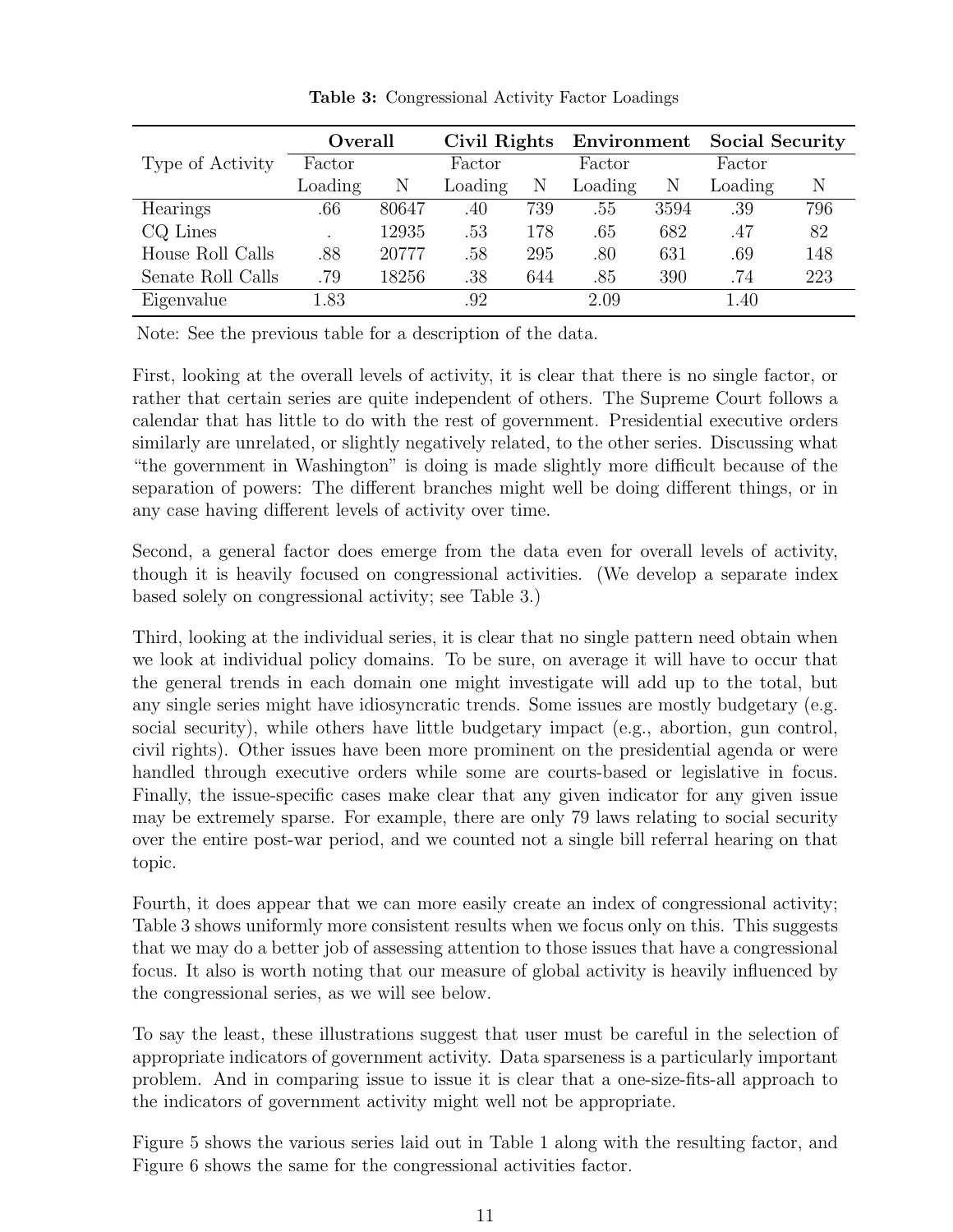

Figure 5: Government Activity Factor and Component Parts, All Topics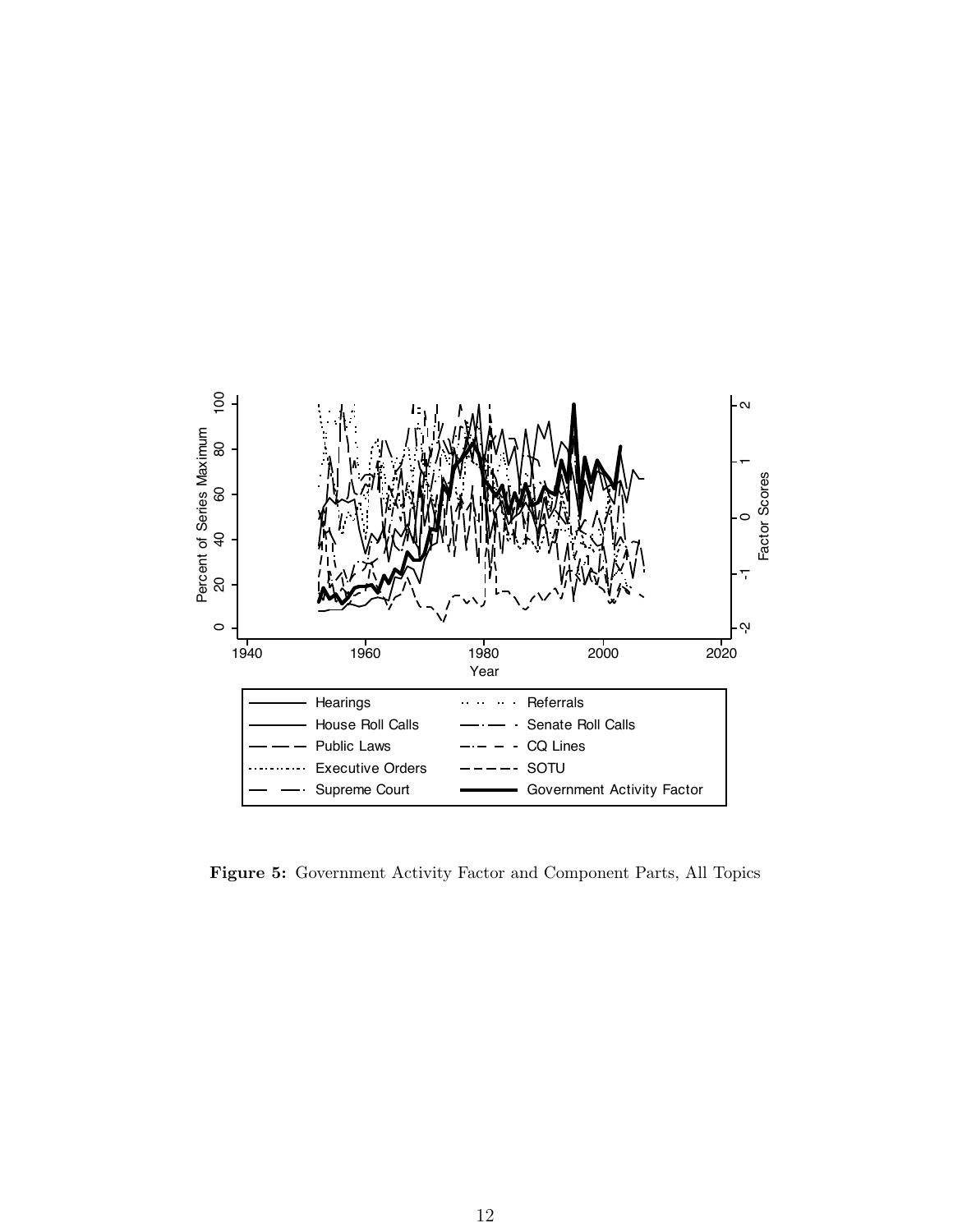

Figure 6: Congressional Activity Factor and Component Parts, All Topics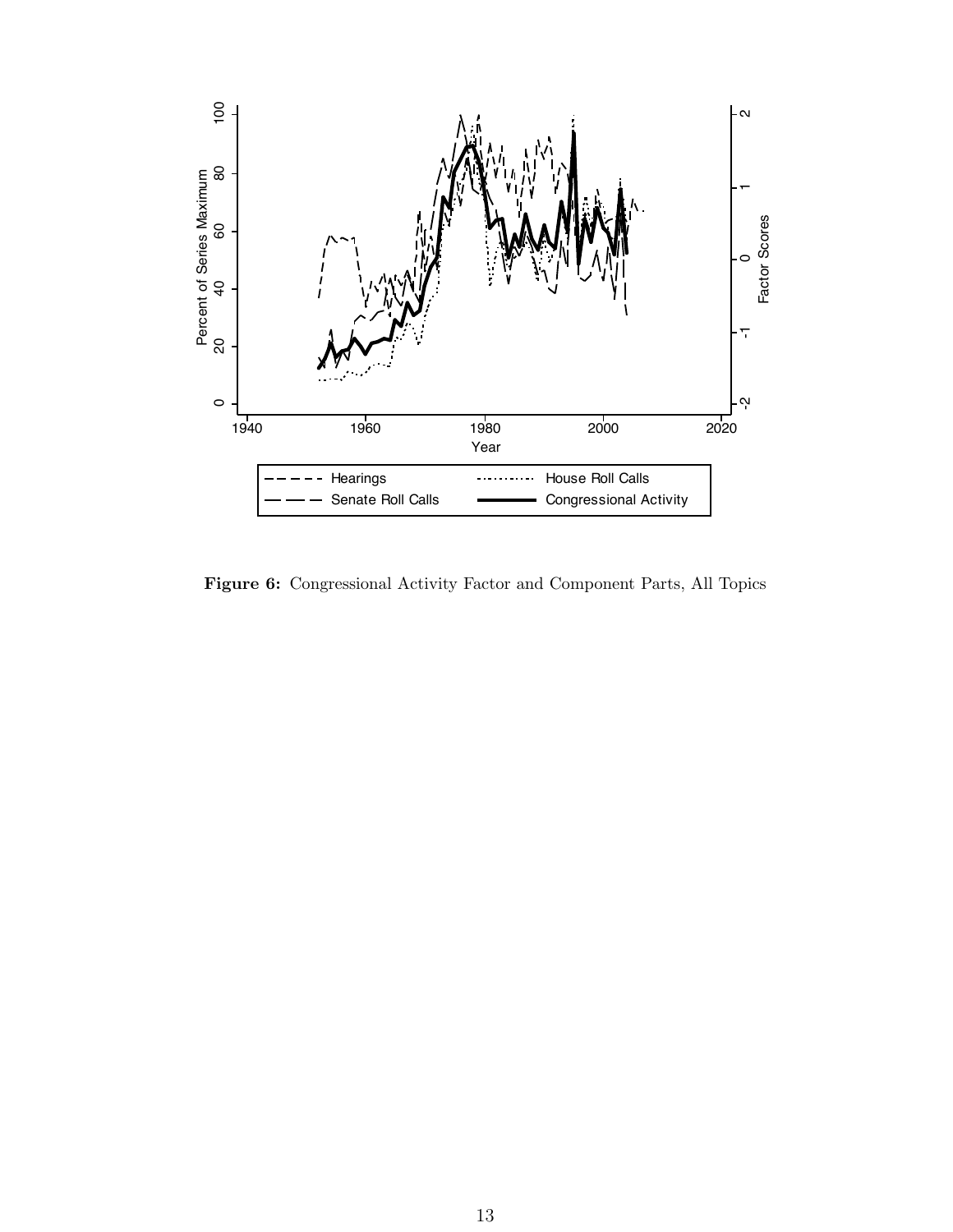Figure 5 makes clear the noisy and messy nature of the government activity series. Each of the underlying series has a different variance and maximum value so we have expressed them here in terms of their percentage of the maximum value each obtains over the period of study. As is clear from the figure, a few of the series obtain this maximum right at the beginning of the period; others in the period around 1965 to 1975, and most have declined over the past two decades. The series as a whole, reflecting the first dimension of the factor presented in Table 2, grows dramatically and steadily over the post-war period to a high point in the late-1970s then declines in the 1980s before a peak in the 1990s; it is also quite volatile during this later period.

While it is difficult to follow the individual series in the Figure, it is also clear that some of the series track more closely the overall index and others are greatly volatile or follow an idiosyncratic trend.

Figure 6 presents a series and its component parts that are much more well behaved. It includes just three indicators of congressional behavior, those that loaded very highly on a single factor from Table 3: the total number of hearings and the number of roll call votes, separately for the House and Senate. Certain other congressional-focused series, such as the length of CQ Almanac coverage of congressional issues, are excluded.<sup>3</sup>

Figure 6 shows more consistency than Figure 5 but the peaks in the resulting index are remarkably similar: the late 1970s and the 1990s are the peaks, following a dramatic rise from 1948 to the 1970s, declines in the 1980s, and in the 2000s.

Figures 7 through 9 show the congressional activity scores (including CQ lines) for the three individual series we use as illustrations in this paper: civil rights, environment, and social security.

<sup>3</sup>CQ coverage of individual series might well load on a factor but overall levels are limited by the relatively constant size of the Almanac each year. So while the distribution of coverage from issue to issue may be a good indicator, the Almanac is not a good indicator of overall levels of activity, which is the question here. We include CQ lines in the individual series below.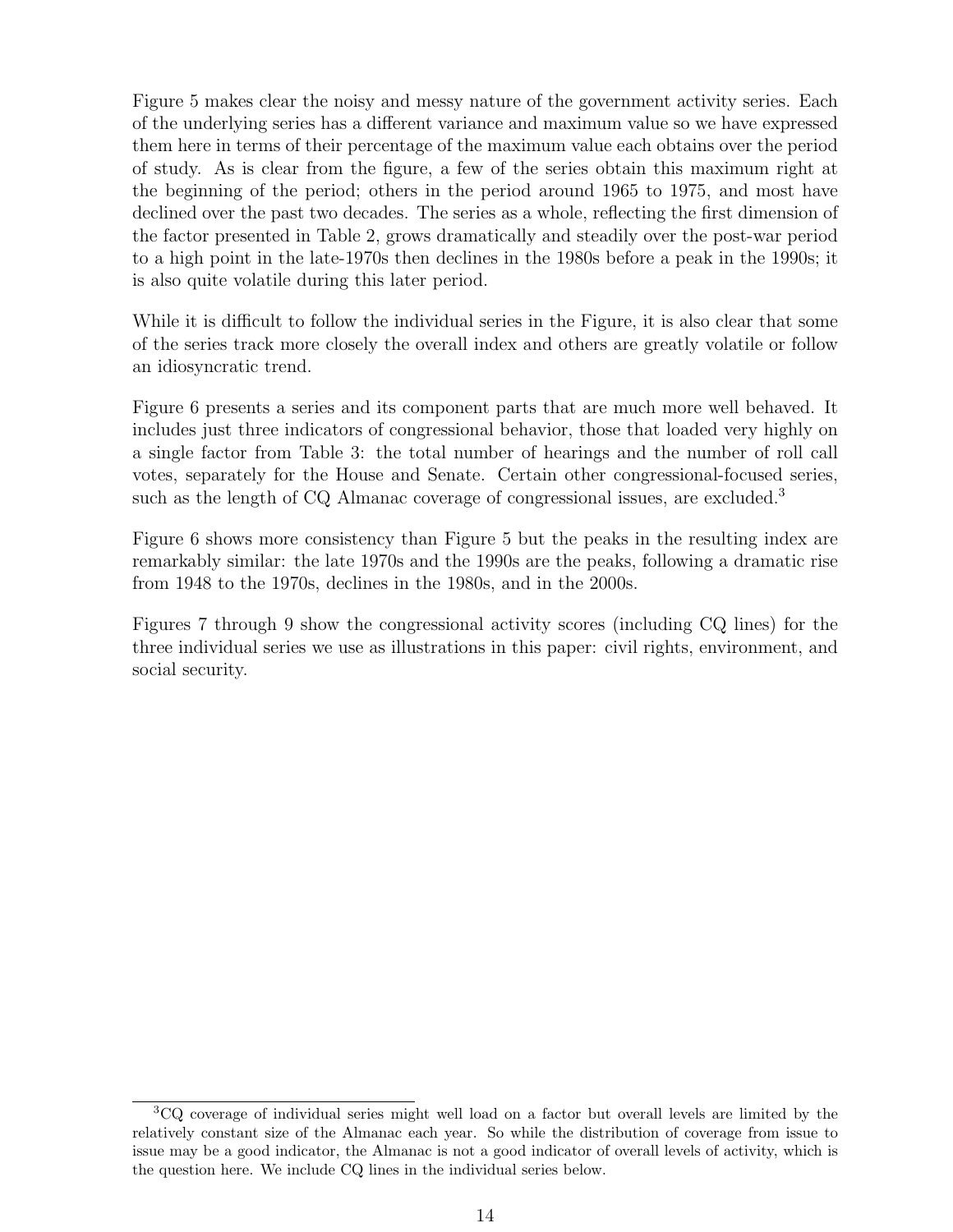

Figure 7: Congressional Activity Factor and Component Parts, Civil Rights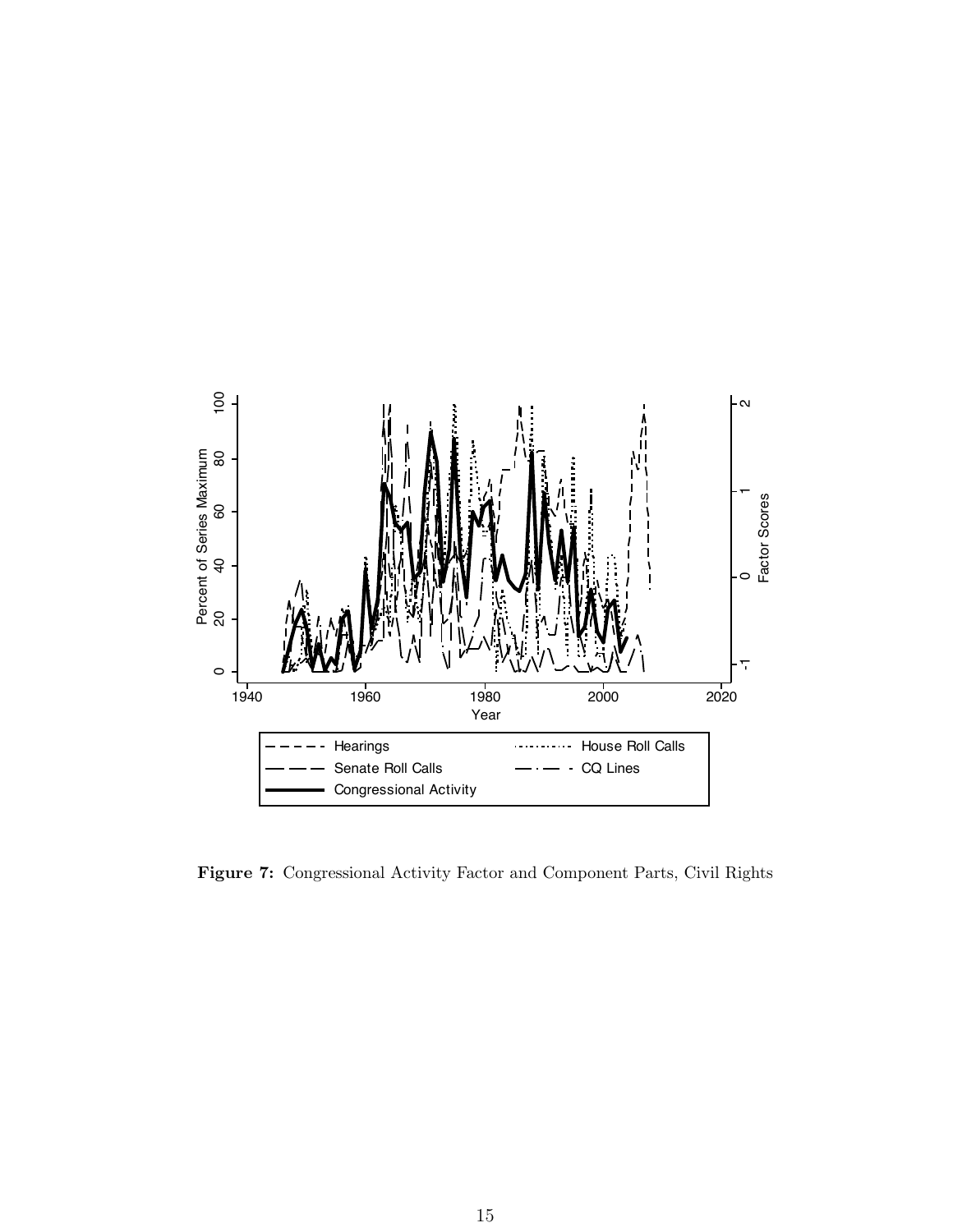

Figure 8: Congressional Activity Factor and Component Parts, Environment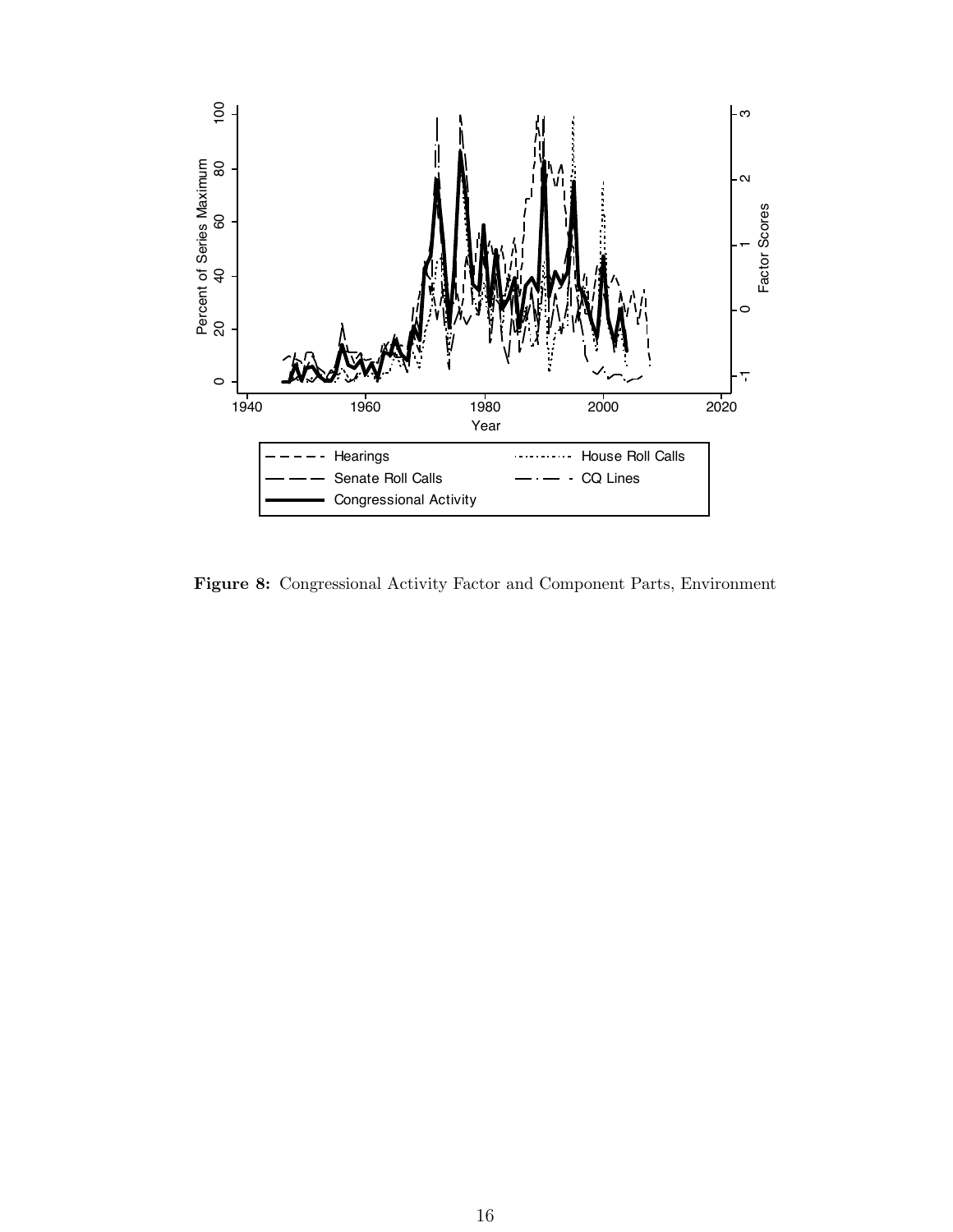

Figure 9: Congressional Activity Factor and Component Parts, Social Security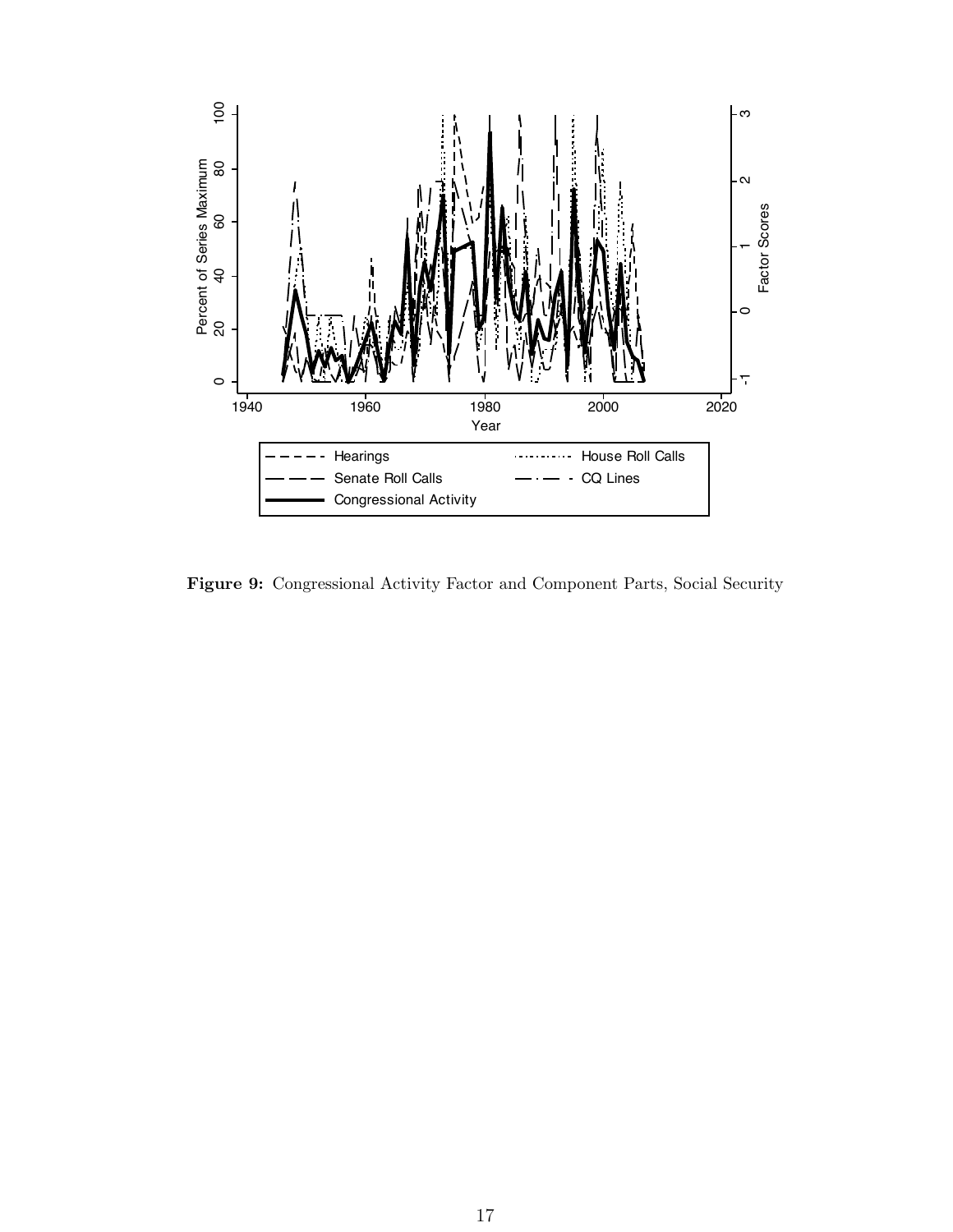Figure 7 focuses on civil rights: attention shoots upwards in the early 1960s and the overall index remains above its average consistently from 1965 to 1985, though individual series show slightly different patterns. For the environment, in Figure 8, we see a slightly later emergence on the agenda, beginning in the late 1960s and sporadic high levels of attention through the 1990s. It also shows extremely low levels of attention in all of the series in the early post-war period. Social security, in Figure 9, shows much more sporadic attention, partially probably associated with greater sparseness in the underlying series: in spite of the huge amount of money involved in social security as compared to the other two issues, we saw in Table 3 there are fewer congressional actions in any given year. With that sparseness in the underlying data, we see greater volatility in the resulting index of activity.

Our indices of congressional and government activity are very highly correlated whether we look at overall levels of activity or at our individual series. Figure 10 shows the overall index and the congressional index for the four series together.



Figure 10: Government and Congressional Activity Factors

The high correlations between the two factor scores are obvious in Figure 10, which shows the two indicators of overall activity (upper left), civil rights (upper right), environment (lower left), and social security (lower right).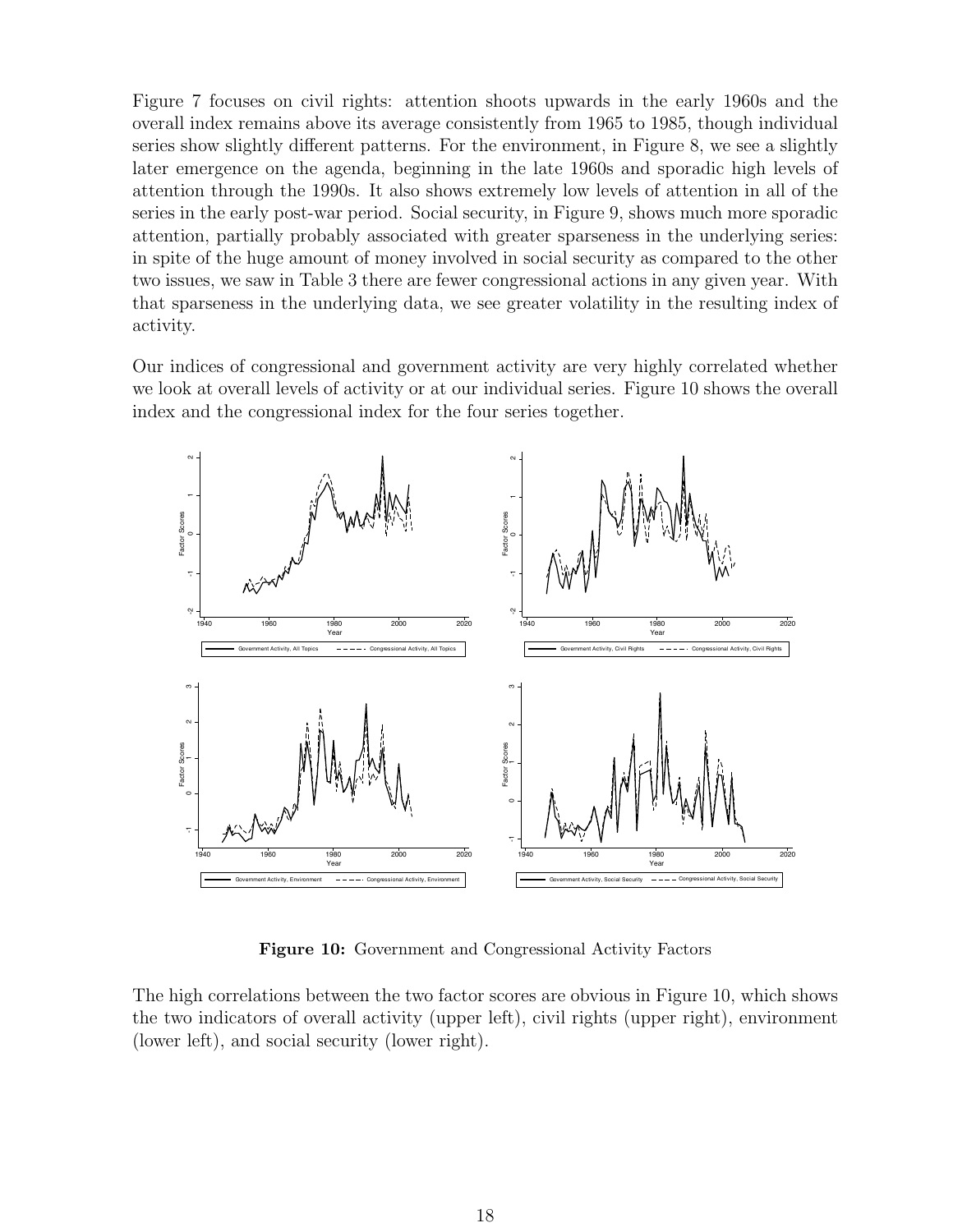#### 4.1 Comparing Levels of Activity and Mayhew's Important Laws

David Mayhew's first sweep of laws considered to be important at the time of passage is a widely accepted indicator of the degree of activism in government, so it is natural to assess whether these indicators of activity correspond to his. Further, as his list of important laws consists of 120 over the post-war period, it is clear that when these are broken down by specific policy areas there will be very few cases; none in some instances. Therefore, if we want to create a robust indicator of government liberalism or activism in order to compare this with public opinion mood, we need a measure that is robust and can be calculated separately for a large number of issue-domains.<sup>4</sup> Therefore in this section we compare our indicators of activity with counts of net liberal laws generated by Erikson, MacKuen and Stimson (2008) by adding ideological codes to Mayhew's master list of important legislation, available on Mayhew's website. The results are sobering.

Figures 11 through 13 show the two indices of government activity on the left scale with our updated count of Mayhew's net liberal laws measure on the right scale. Net liberal laws is calculated as the weighted count (after counting particularly important laws, such as the Civil Rights Act of 1964, twice) of left-leaning laws minus right-leaning laws. There are relatively few right-leaning laws in most series (as conservative focus is often simply on slowing the pace of legislative activism), but there are a few and for social security the "net" indicator is negative in one instance, after the 1986 social security reforms which reduced the scope of the program by increasing the retirement age for future beneficiaries. It is reasonable to think that a count of the number of important laws would correlate with general measures of the activity level of Congress or the government as a whole, especially by issue-domain. The major laws might be expected to come in those issue-domains with the most activity.

<sup>4</sup>We hasten to note that this was not Mayhew's concern, and his indicator of overall policy liberalism or activity works well at the aggregate level. As we want to create an indicator that can be used for specific policy domains, however, we may not be able to use the very high threshold of importance that Mayhew used.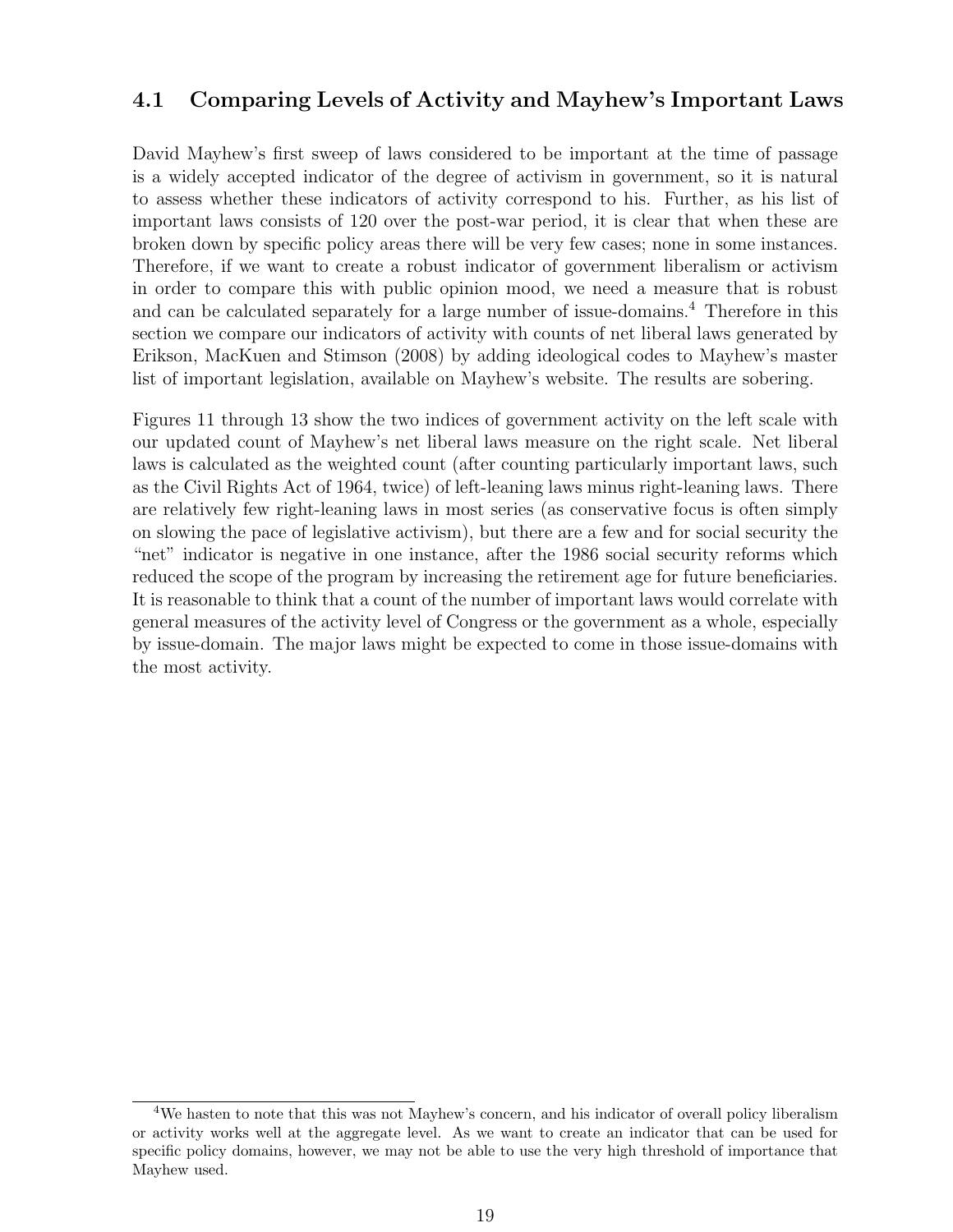

Figure 11: Civil Rights: Government Activity, Congressional Activity and Net Liberal Mayhew Laws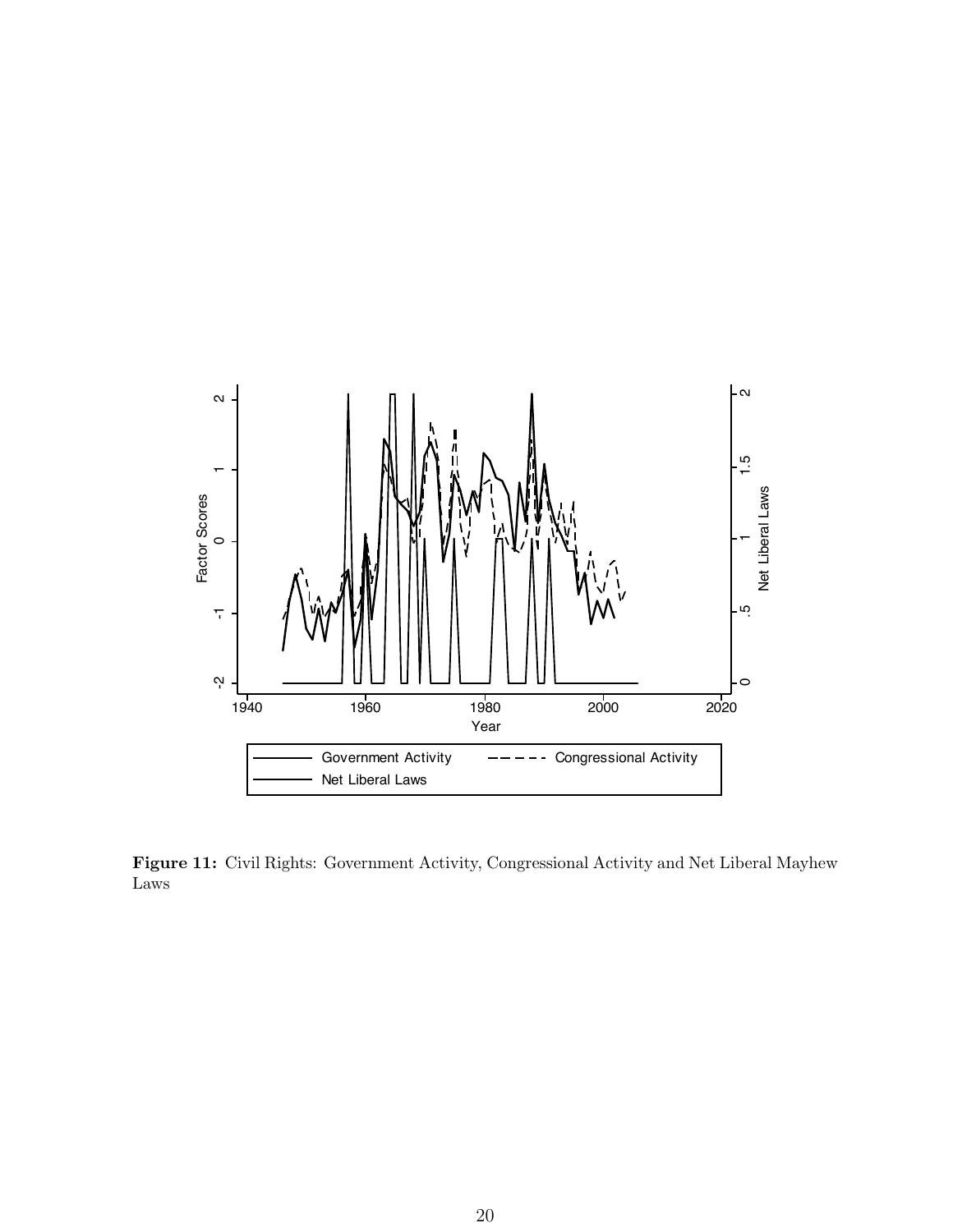

Figure 12: Environment: Government Activity, Congressional Activity and Net Liberal Mayhew Laws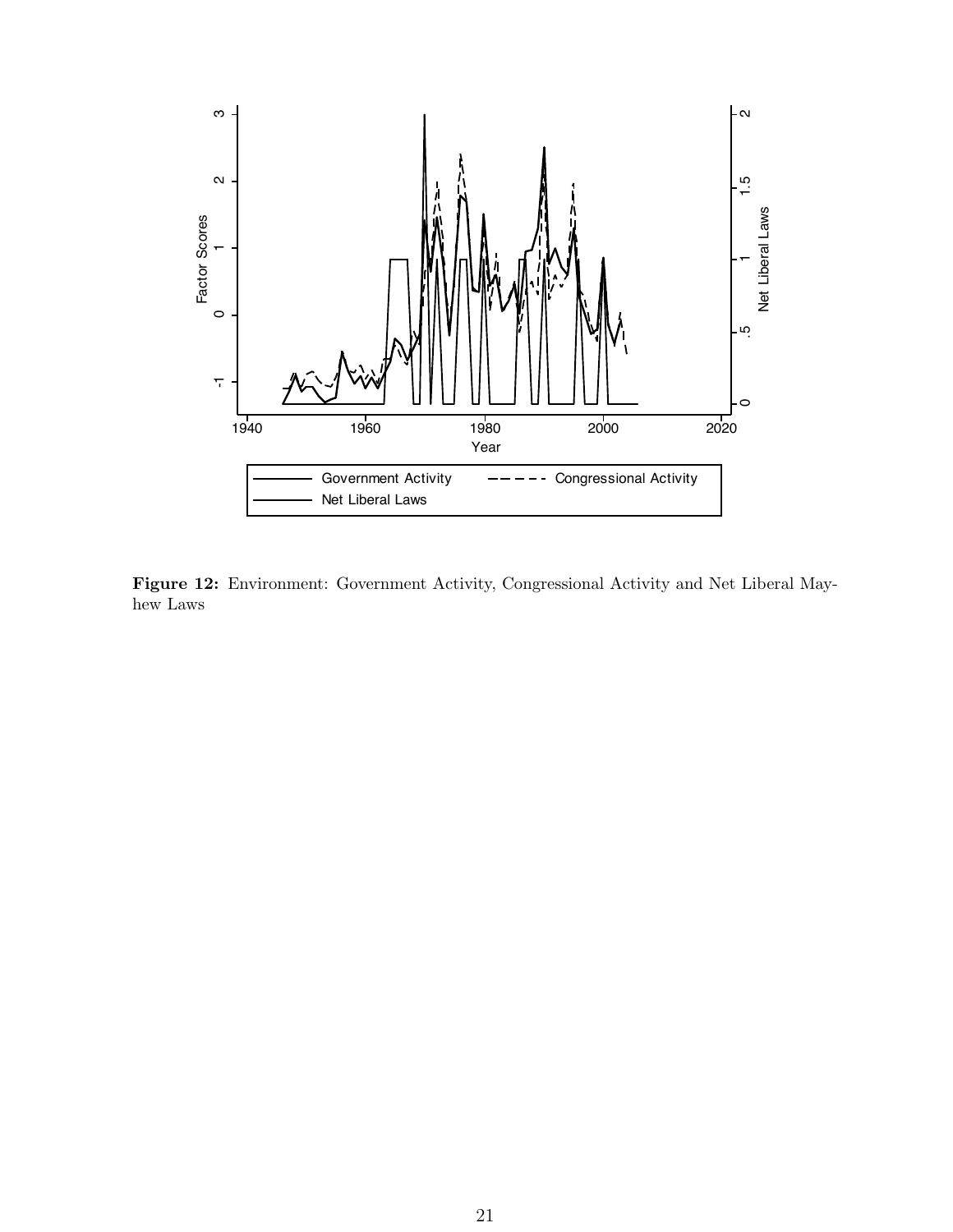

Figure 13: Social Security: Government Activity, Congressional Activity and Net Liberal Mayhew Laws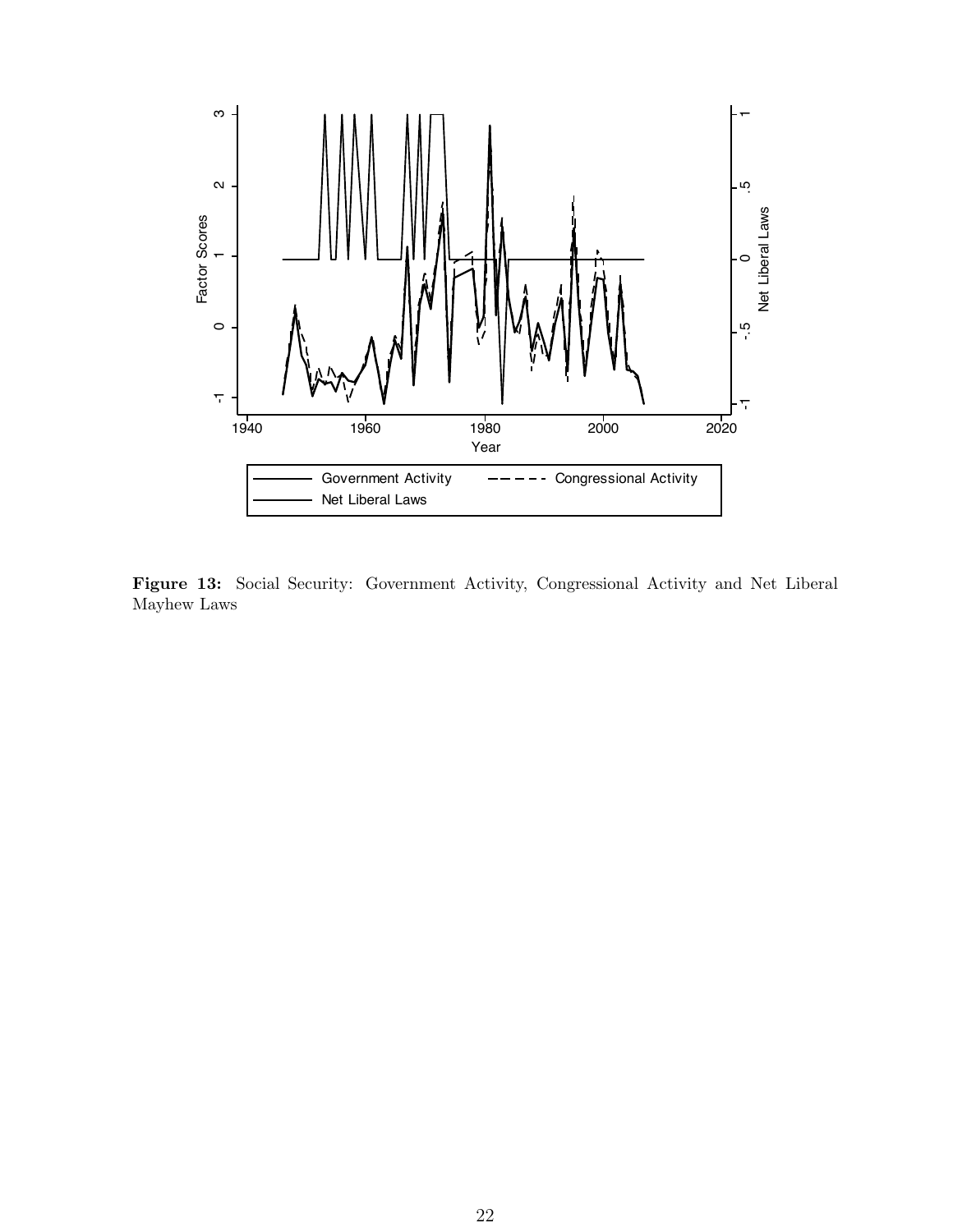Figures 11 though 13 present a sobering picture, and Table 2 shows that the correlations among these series are relatively moderate, and in the case of social security, completely nonexistent.

|                        | Government<br>Activity | Congressional<br>Activity | Hearings | <b>Net</b><br>Liberal Laws |
|------------------------|------------------------|---------------------------|----------|----------------------------|
| A. All Topics          |                        |                           |          |                            |
| Government Activity    | 1.00                   |                           |          |                            |
| Congressional Activity | .97                    | 1.00                      |          |                            |
| Hearings               | .71                    | .72                       | 1.00     |                            |
| Net Liberal Laws       |                        |                           |          |                            |
| <b>B.</b> Civil Rights |                        |                           |          |                            |
| Government Activity    | 1.00                   |                           |          |                            |
| Congressional Activity | .89                    | 1.00                      |          |                            |
| Hearings               | .69                    | .54                       | 1.00     |                            |
| Net Liberal Laws       | .34                    | .28                       | $-0.08$  | 1.00                       |
| C. Environment         |                        |                           |          |                            |
| Government Activity    | 1.00                   |                           |          |                            |
| Congressional Activty  | .95                    | 1.00                      |          |                            |
| Hearings               | .77                    | .60                       | 1.00     |                            |
| Net Liberal Laws       | .45                    | .39                       | .03      | 1.00                       |
| D. Social Security     |                        |                           |          |                            |
| Government Activity    | 1.00                   |                           |          |                            |
| Congressional Activty  | .98                    | 1.00                      |          |                            |
| Hearings               | .53                    | .47                       | 1.00     |                            |
| Net Liberal Laws       | .02                    | $-.01$                    | $-.08$   | 1.00                       |

Table 4: Correlation Matrix for Measures of Government Activity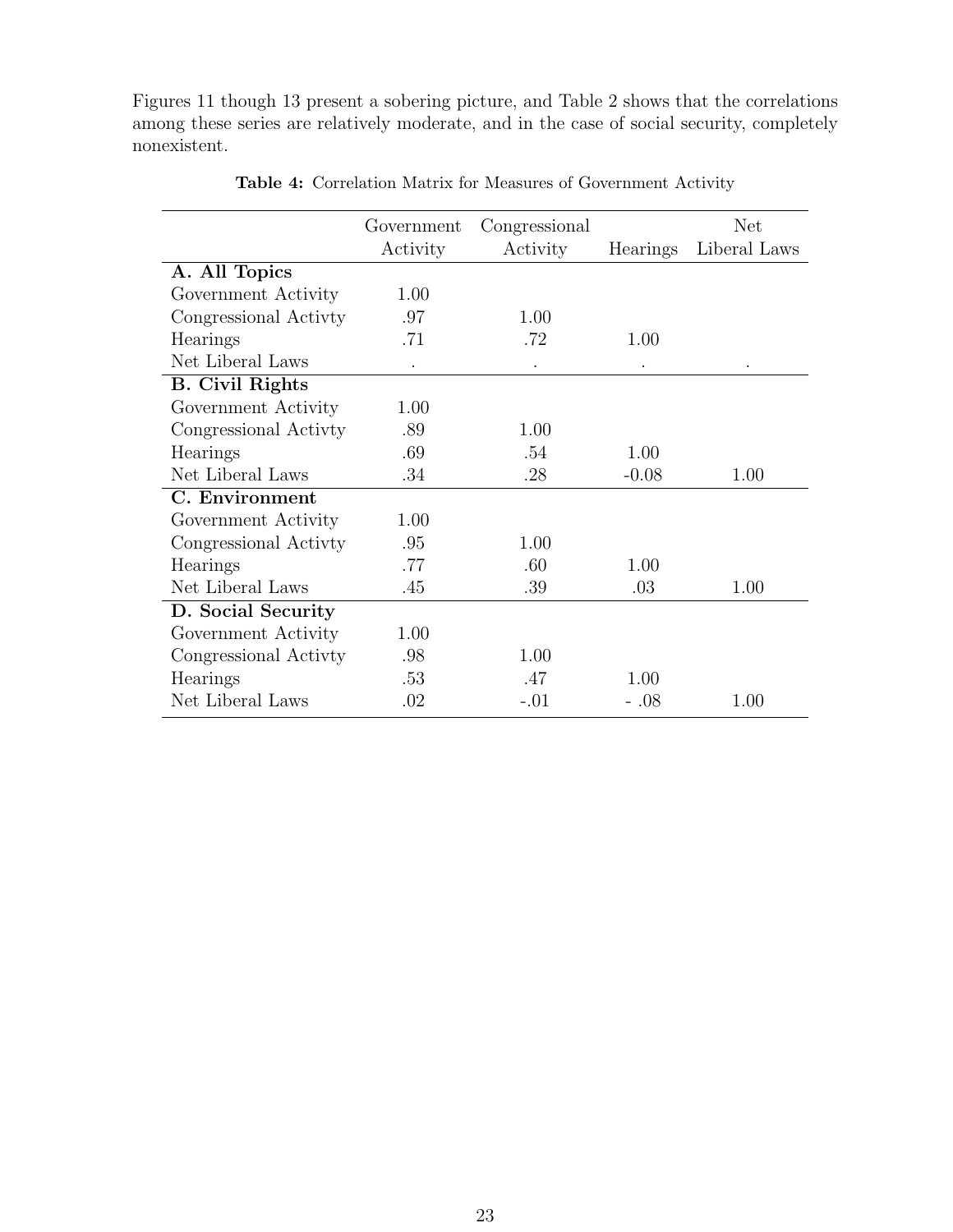For Civil Rights, in Figure 11, a number of important laws came during the period of heightened activity a assessed by the broader indicators of government or congressional activity, but the individual years when the laws come are not necessarily those with the highest index scores. The Mayhew indicator is relatively sparse here as well, with just a total of 15 important laws (all of which were coded in the liberal direction) in the entire post-war period. Table 5B shows that there is a correlation of approximately 0.34 between Mayhew laws and our overall index.

For the case of the Environment (Figure 12), we see similar trends and a slightly higher correlation in Table 5C (0.45), but matters turn decidedly negative when we look at social security where there is virtually no relation between the two series (Figure 9, table 5D).

If the two indicators are supposed to be measuring the same underlying concept, this suggests that scholars will have a very hard time demonstrating the validity of their theories if the two indicators correlate at such a low level.

## 5 Mood and Public Policy

In this section we review the linkages between public mood and the Mayhew v. Policy Agendas measures of government activity. As is suggested by the previous section, the results are sobering. While there are similar relations at the global level, when we break the relations down by individual policy domains, many problems emerge. Mostly these relate to the sparseness of the data on some issues (that is, there may be very few government activities, too few to support a robust indicator that truly taps into the legislative "tenor of the times"), but the comparison of our three issues also suggests some more substantive problems: Some issues are more budgetary, some more regulatory, some can be resolved by a few laws followed by lower-salience regulations, and others involve sustained legislative activity. Further, on the public opinion side, some individual issues, such as support for civil rights, trend upwards throughout the entire series. Finally, it is interesting to compare overall levels of public mood with levels of government activism: there is no clear correspondence between, say, 60 percent public approval and a certain amount of governmental response. Figures 14 and 15 show the links between mood and activity first using the government activity index just developed and then using Mayhew's "net liberal laws."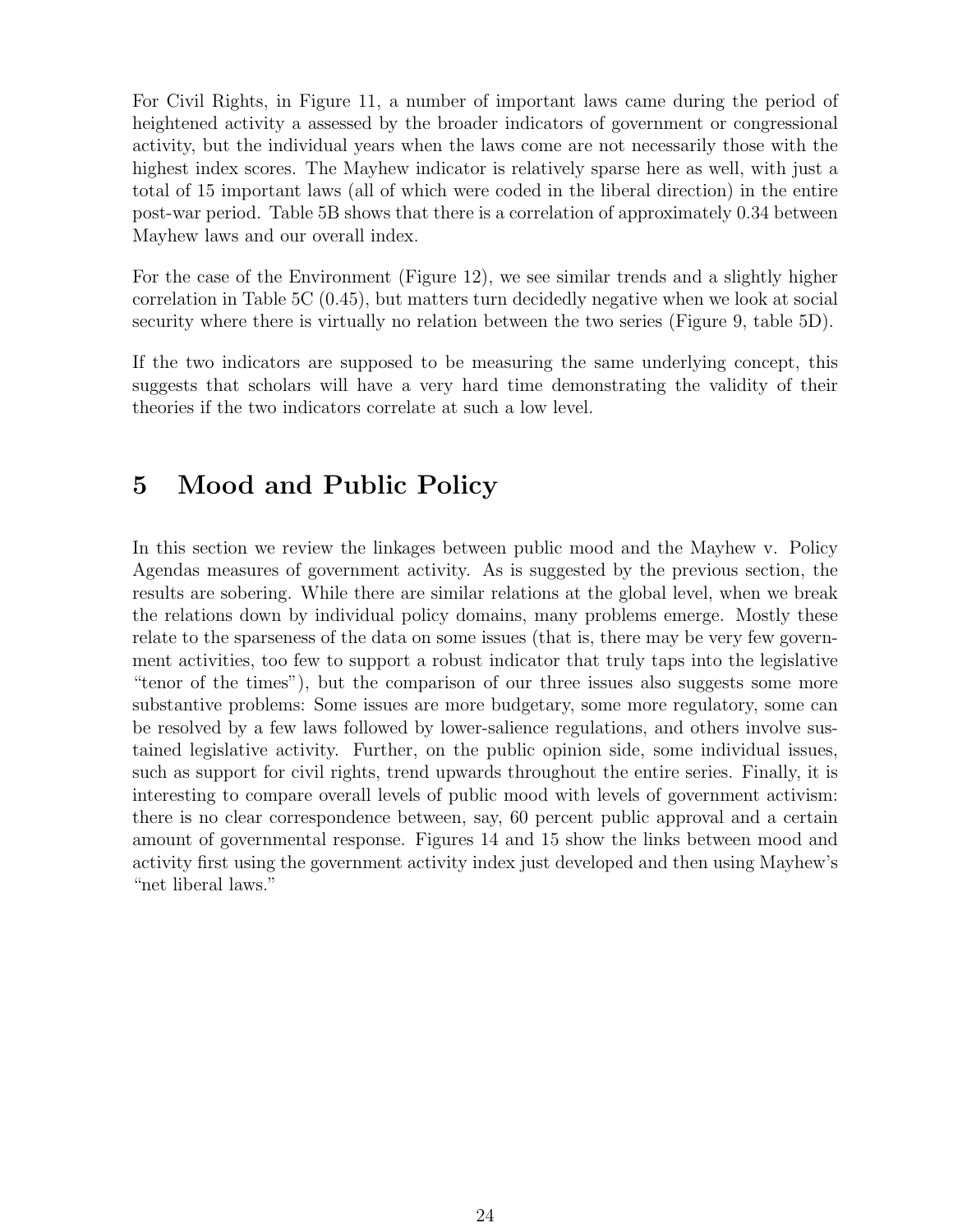

Figure 14: Mood and the Government Activity Factor, By Topic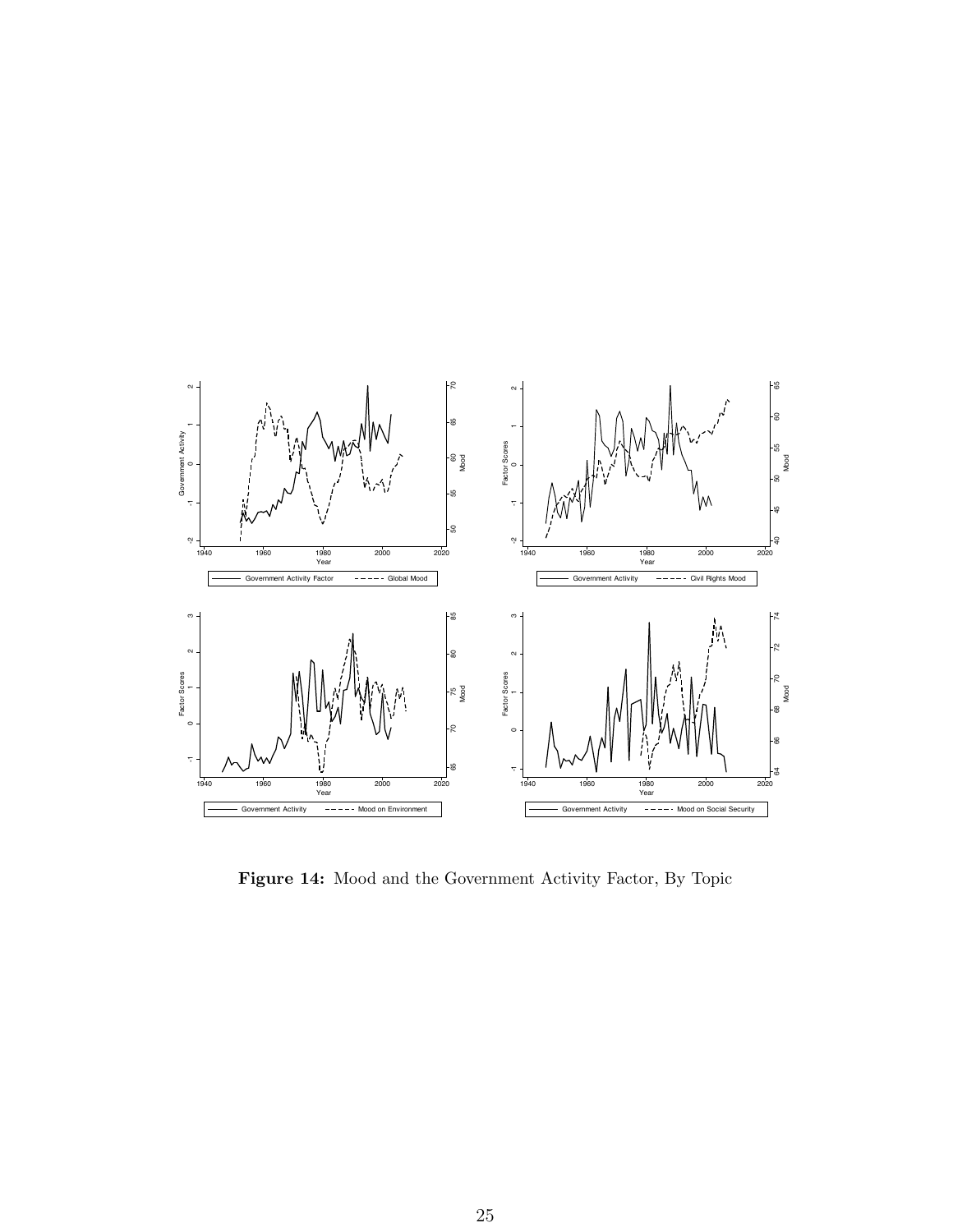

Figure 15: Mood and Net Liberal Mayhew Laws, By Topic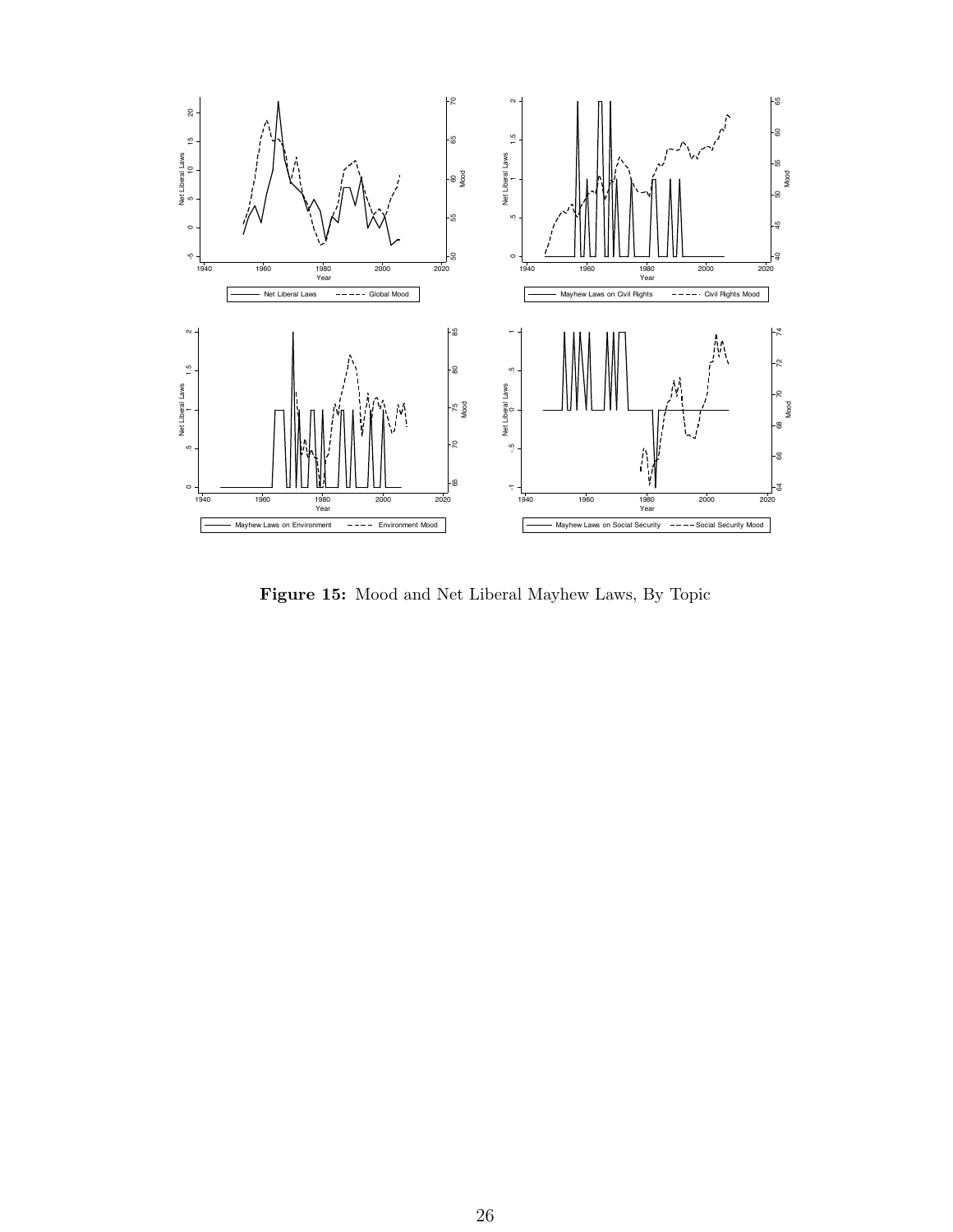Looking first at the upper-left graph in each figure, showing overall mood v. overall government activity, it is clear that at least a similar relationship is apparent. But as we go through the individual series the relations are less clear, they are different from issue to issue, and the agendas and Mayhew series do not always correspond. The Civil Rights series is interesting because opinion trends upwards throughout virtually the entire series but measures of government activity reach their peaks early in the series. It might be that norms of equality have permeated throughout society so legislative activity is no longer as urgent, but it is also clear that increasing levels of public acceptance of statements of equality are no longer being met by higher levels of government activity in this area. Is voting rights different from more contemporary manifestations of civil rights controversy? Are the opinion series overstating support for racial equality "on the ground"? We do not know the cause of the more recent disconnect, but it is clearly there.

Environment similarly shows an upward-trending opinion series but no similar trend for public policy. And in the social security case we see a strong upward trend for public opinion but no such corresponding movement for policy; in this case we see a very thin Mayhew series; Congress simply passes very few important laws in this area.

What can we say about this exercise? First, the global relations among opinion and activity clearly mask substantial variation from issue to issue. We hope to explore and explain these differences in future research. Second, measures clearly matter, and no single indicator of policy activity may capture what scholars are interested in for all policy domains. Just as the links between opinion and policy may differ across domains, so too may the most appropriate indicator of government activity may differ across those domains as well. This increases the difficulty of the analysis considerably.

We conclude this analysis by engaging in one additional empirical exercise: error correction models.

### 5.1 Policy-Specific Representation via Error Correction

Mood is known to predict the policy response of government. Using several different conceptions of policy, Stimson, MacKuen, and Erikson (1995) and Erikson, MacKuen, and Stimson (2002) demonstrate that changes in global mood lead to changes in global (i.e., left-right) policy activity and policy. One of those analyses chooses for a dependent variable a recoded version of David Mayhew's (1991) important law series. With each of the Mayhew "first sweep" laws coded for direction, left or right, and importance, it is shown that changes in public policy mood predict changes in important maw-making.

Here we replicate that analysis, but adding 10 years of data that have become available in the interim. And then we ask whether what works globally also works within policy domain. To preview findings to come, these are extraordinarily challenging hypotheses. The reason is that the Mayhew laws are an extremely thin data series. The measure is a count in which zero values are not uncommon and year-to-year variation is small. In the Erikson et al. analysis the global relationship found is statistically significant but far from powerful. This is in decided contrast to other, more richly measured, policy measures, which show quite powerful relationships.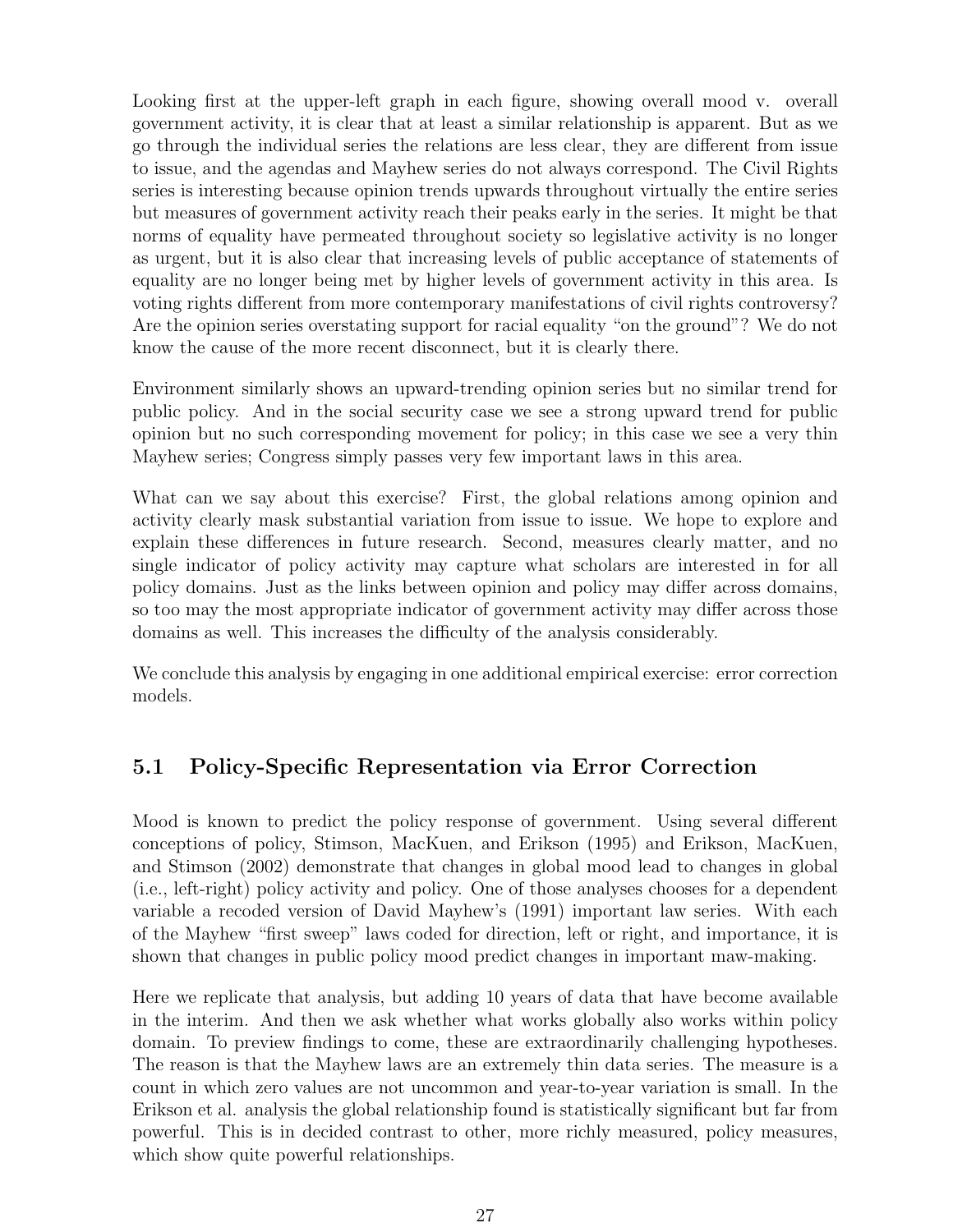When we break down the Mayhew series into policy domains, it becomes considerably weaker. Important laws are uncommon in total and extremely uncommon disaggregated into specific policy areas. Here the modal score is zero and non-zero values are relatively rare and relatively small.

We present the analysis as a series of error correction models in Table 5. There we can see that the global relationship persists, although only the long-term component is significant in the right direction. None of the policy-specific analyses shows significant relationships between policy-specific mood and the passage of important laws. The racial case comes close. The short-term effect of racial mood on racial laws has a p value of .08 one-tailed. But the other structural coefficients are clear calls of non-significance.

Table 5: Predicting Important Laws from Estimated Mood and Policy-Specific Mood: Error Correction Models, ∆Laws Dependent

|                       | Dependent Variable |          |          |             |  |  |
|-----------------------|--------------------|----------|----------|-------------|--|--|
|                       |                    | Social   |          |             |  |  |
|                       | Global             | Racial   | Security | Environment |  |  |
| Variable              | Mood               | Mood     | Mood     | Mood        |  |  |
| $\text{Laws}_{t-1}$   | $-0.61*$           | $-0.91*$ | $-1.10*$ | $-1.04*$    |  |  |
|                       | (0.19)             | (0.13)   | (0.20)   | (0.18)      |  |  |
|                       |                    |          |          |             |  |  |
| $\Delta \text{Mod}_t$ | $-0.81^{w}$        | 0.09     | $-0.02$  | $-0.01$     |  |  |
|                       | (0.39)             | (0.06)   | (0.03)   | (0.03)      |  |  |
|                       |                    |          |          |             |  |  |
| $\text{Mod}_t$        | $0.45*$            | $-0.01$  | 0.02     | 0.00        |  |  |
|                       | (0.21)             | (0.02)   | (0.01)   | (0.02)      |  |  |
|                       |                    |          |          |             |  |  |
| Intercept             | $-23.52$           | 0.47     | $-1.44$  | 0.18        |  |  |
|                       | (12.39)            | (0.88)   | (0.99)   | (1.38)      |  |  |
|                       |                    |          |          |             |  |  |
| N                     | 26                 | 49       | 29       | 35          |  |  |
|                       |                    |          |          |             |  |  |
| Adj. $\mathbb{R}^2$   | .30                | .46      | .50      | .48         |  |  |

The dependent variable for each analysis is the relevant version of Mayhew laws. Standard errors in parentheses.

The global analysis is biennial, all others annual.

 $* p < .05$ , w wrong signed relationship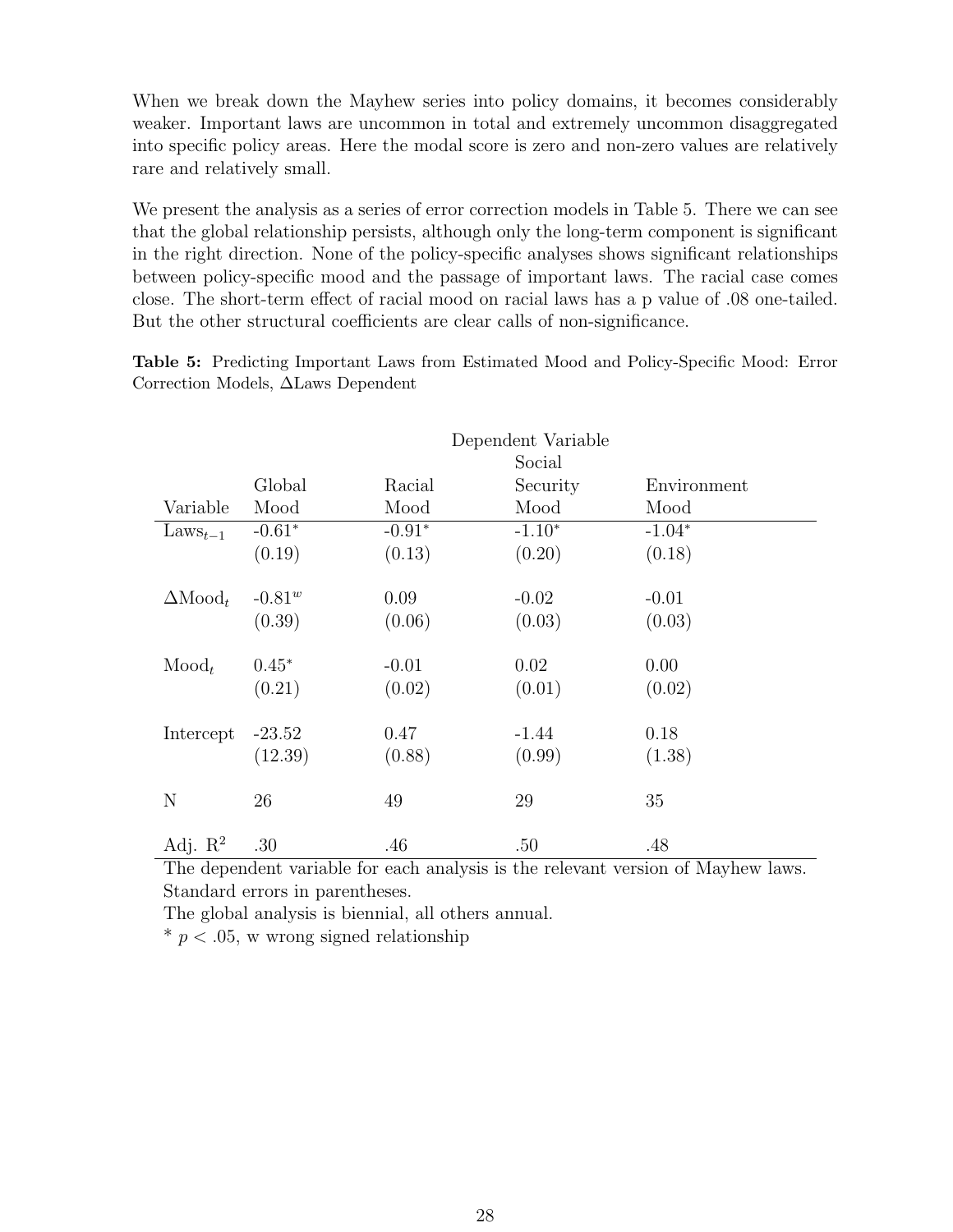What is wrong with these analyses is clear. We can evaluate the measurement quality of the policy-specific mood estimates and find it quite good on average, not as strong as global mood, but roughly in the same neighborhood. The failure quite clearly is in the dependent variable, which is just too intermittent in specific policy areas to produce much valid variance. This problem is inherent. There just aren't enough important laws.

### 6 Concluding Thoughts

We have presented both our process of integrating policy mood with Policy Agendas and the successes and issues we have faced in that process. In theory, the idea is simple enough: our goal is to make policy-specific mood series using the coding scheme of the Policy Agendas Project. In practice, this has generated serious issues, some that we could not predict and have yet to solve. Nonetheless, our story is a positive one: we have made good progress in the journey to providing policy-specific mood scores for interested scholars. Insofar as these scholars attempt to match these mood scores with governmental activity or governmental response, they will be met with challenge, but we persist in optimism about the future of these endeavors.